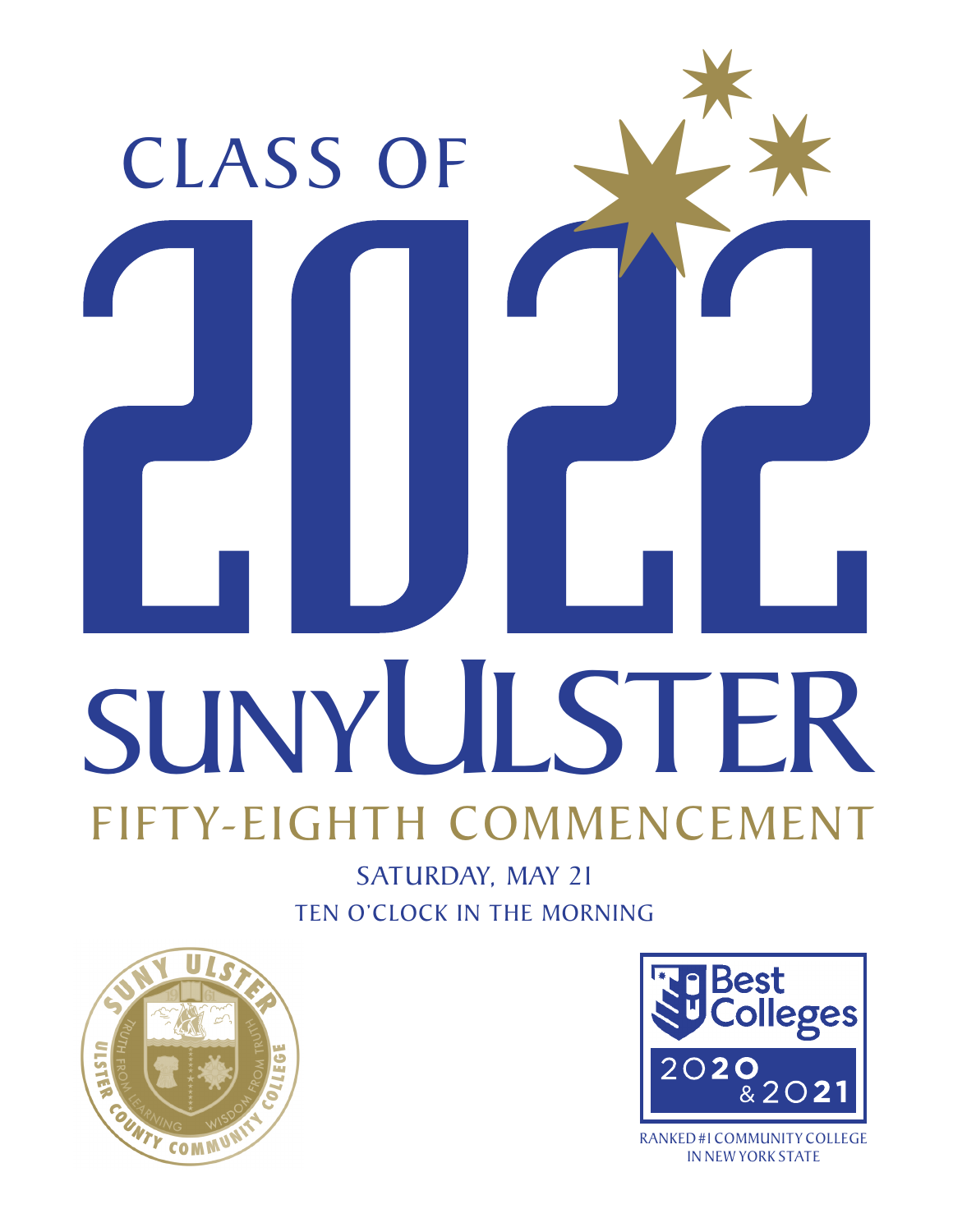STATE UNIVERSITY OF NEW YORK BOARD OF TRUSTEES Dr. Merryl H. Tisch **CHAIR** New York City Cesar Perales VICE CHAIR New York City Joseph W. Belluck New York City Courtney Eagles Burke Albany Eric Corngold New York City Marcos Crespo Bronx Robert Duffy Rochester Christy Woods President, FCCC Rochester James Haddon New York Bradley Hershenson President, SUNY Student Assembly (SUNYSA) Albany Keith Landa President Faculty Senate Purchase Eunice A. Lewin Buffalo Stanley S. Litow Armonk Richard Socarides New York City Edward Spiro New York City Cary F. Staller Old Field Camille Joseph Varlack Brooklyn

STATE UNIVERSITY OF NEW YORK INTERIM CHANCELLOR Deborah F. Stanley Albany

ULSTER COUNTY COMMUNITY COLLEGE BOARD OF TRUSTEES Alan Lomita Rosendale Deborah Briggs Ellenville Victoria St. John-Gilligan **SECRETARY** Kingston Anna M. Brett Kingston Gregory I. Simpson **Hurley** Timothy J. Sweeney Stone Ridge Emma Ijiogbe STUDENT TRUSTEE Kingston William J. Ryan, Jr. COLLEGE ATTORNEY Kingston TRUSTEES EMERITI Karen Clark Adin Kingston Peter L. Berger Ellenville Françoise C. Dunefsky Port Ewen John E. Finch Kingston Rod P. Futerfas Kingston Susan M. McConekey Kingston George Rusk, Jr. Marlboro David H. Rylance Port Ewen Gabriel F. Sottile **Hurley** William L. Spearman Lake Katrine John J. Wadlin Highland

#### ULSTER COUNTY LEGISLATURE

Tracey A. Bartels **CHAIR** Gardiner

> Eve Walter Vice CHAIR New Paltz

Jonathan R. Heppner MAJORITY LEADER Hurley/Woodstock

Kenneth J. Ronk, Jr. MINORITY LEADER Wallkill

#### ECONOMIC DEVELOPMENT, PLANNING, EDUCATION, EMPLOYMENT, ARTS, AND **AGRICULTURE**

Brian Cahill CHAIRMAN Kingston

Herbert Litts, III DEPUTY CHAIRMAN Lloyd & Plattekill

Thomas Corcoran, Jr Lloyd

> Peter Criswell Kingston

Chris Hewitt Rochester & Wawarsing

Joseph Maloney **Saugerties** 

Megan Sperry Esopus

ULSTER COUNTY EXECUTIVE

Patrick K. Ryan Gardiner

#### ABOUT ULSTER COUNTY COMMUNITY COLLEGE

The College was founded by public referendum in 1961, held its first classes at its Kingston temporary campus in 1963, and broke ground at its Stone Ridge campus in 1965. Today, SUNY Ulster is a vital member of the State University of New York (SUNY), the largest public university system in the world.

Through our credit and continuing education classes, we offer a full array of degree, diploma, and certificate programs to help residents upgrade skills, begin rewarding careers, or transfer to four-year colleges. More than 60 percent of SUNY Ulster graduates continue their studies at four-year public and private institutions throughout the state and nation.

The College continues to adapt in an effort to serve county residents. Beginning in 1995, we opened the Business Resource Center (BRC), providing a one-stop shop for economic development, training, and education. In Fall 2015, credit and continuing education classes opened at the new Kingston Center of SUNY Ulster (KCSU) on Mary's Avenue, Kingston, www.sunyulster.edu/kcsu. The College also offers classes online.

The Ulster Community College Foundation, Inc. was formed in 1976 and incorporated in 1996 to raise community awareness and funding to assist SUNY Ulster in areas of promise and opportunity for our students. The Foundation is the bridge between SUNY Ulster students, their education, and our community. The Foundation and our donors have significantly increased funding for scholarship awards and will provide over \$1,000,000 annually in scholarships that include a broad spectrum of academic criteria and programs including College Scholars and The President's Challenge Scholarship. The Foundation also provides funding for cultural events, funding for technology, and support for academic program enhancements. SUNY Ulster students and alumni are encouraged to visit our website www.sunyulster.edu/foundation and join our alumni community on Facebook.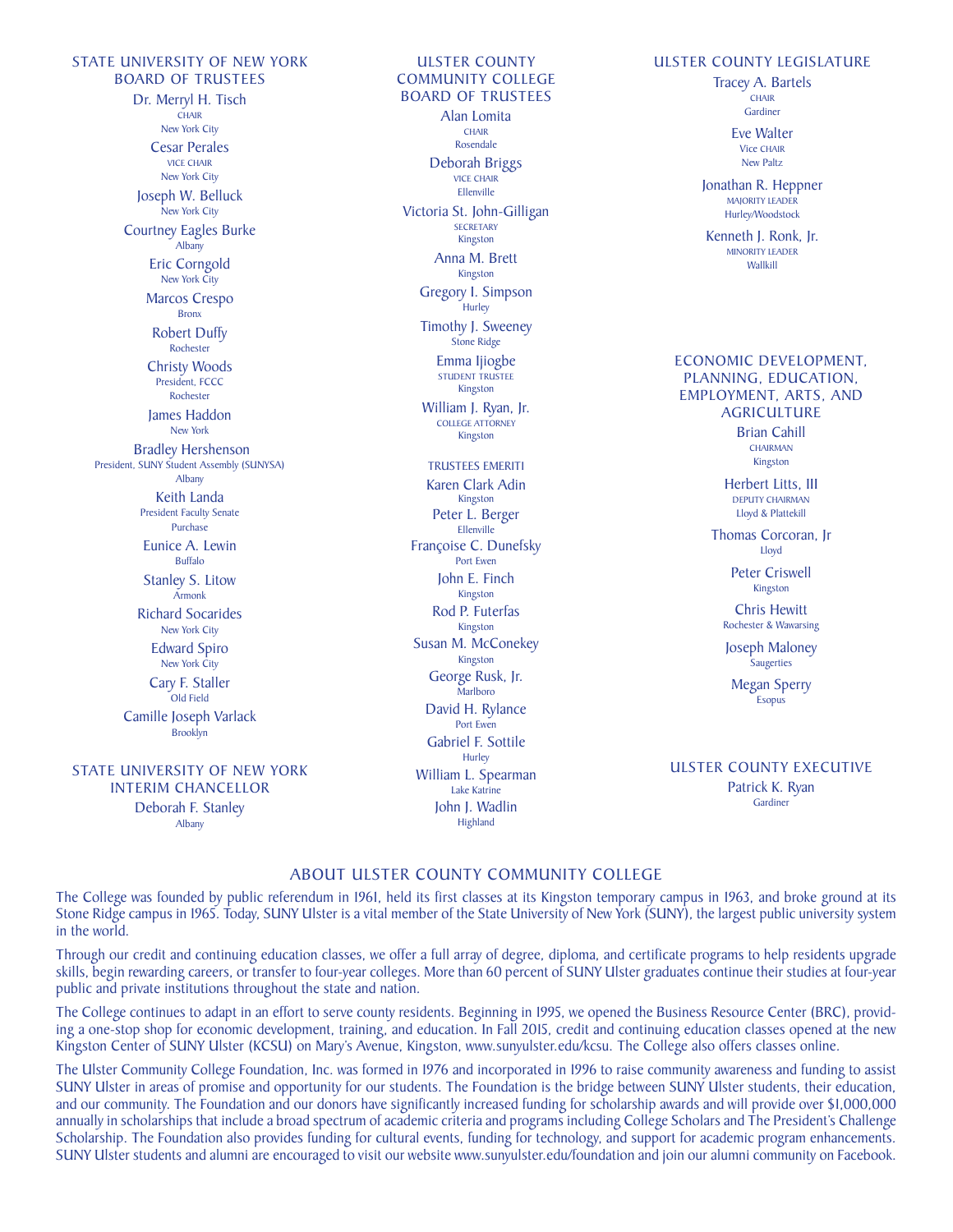## PROGRAM

ACADEMIC PROCESSION<br>
POMP AND CIRCUMSTANCE<br>
Trustees and Guests POMP AND CIRCUMSTANCE BY SIR EDWARD ELGAR accompanied by the accompanied by the

GRAND MARSHAL Cornelia C. Denvir

STUDENT MARSHALS **EVAN MARSHALS** Evan M. Smith, '22

THE PLEDGE OF ALLEGIANCE Cornelia C. Denvir

BY: SAMUEL A. WARD & KATHARINE LEE BATES

#### GREETINGS FROM DISTINGUISHED GUESTS **Example 20 Seconds** Deborah Briggs

 SUNY Ulster Brass Quintet I. Victor Izzo Director

Professor of Business

Van W. Demps, '22

WELCOME **Kevin R. Stoner** Kevin R. Stoner FACULTY MARSHAL **FACULTY MARSHAL Vice President for Academic Affairs** & Dean of Faculty

INVOCATION The Reverend Allison Moore, Ph.D St. Andrew's Episcopal Church, New Paltz

AMERICA THE BEAUTIFUL Members of the SUNY Ulster College Chorus<br>BY: SAMUEL A. WARD & KATHARINE LEE BATES Edward Leavitt, Accompanist

**INTRODUCTIONS Interventional contract of the contract of the contract of the contract of the contract of the contract of the contract of the contract of the contract of the contract of the contract of the contract of th** Chief of Staff & Secretary to the Board of Trustees

 Dr. Alan P. Roberts **President President** 

Board of Trustees Vice Chair

 The Honorable Michelle Hinchey New York State Senator, 46th Senate District

 The Honorable Patrick K. Ryan Ulster County Executive

> The Honorable Tracey A. Bartels Ulster County Legislature Chair

 $\left[\frac{1}{2}, \frac{1}{2}\right]$  and  $\left[\frac{1}{2}, \frac{1}{2}\right]$ Professor of Behavioral Sciences &

Student Representative<br>
Student Representative

 Laurel Sweeney Ulster Community College Foundation, Inc., Chair

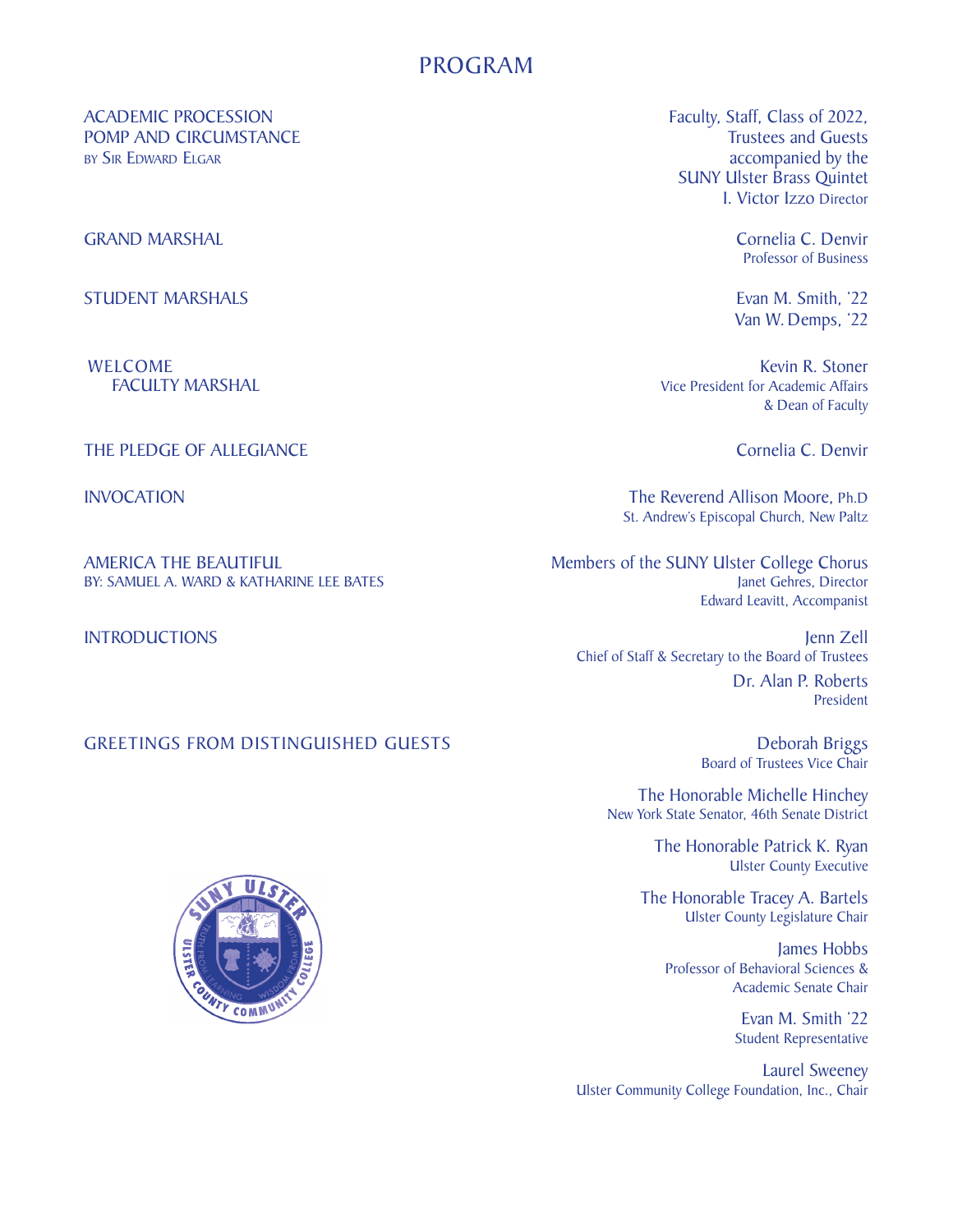## PROGRAM

ACADEMIC ACHIEVEMENTS **Kevin R. Stoner** Kevin R. Stoner

FACULTY & STAFF CHANCELLOR'S AWARDS **FACULTY & STAFF CHANCELLOR'S AWARDS** 

KEYNOTE SPEAKER The Honorable Thomas P. DiNapoli 54th Comptroller of the State of New York

PRESENTATION OF CANDIDATES Megan E. Sheeley Dean of Enrollment Management & Student Affairs

> Matthew Brennie Assistant Dean of Student Services and Athletic Director

**CONFERRING OF DEGREES** DR. Alan P. Roberts

ALMA MATER Members of the SUNY Ulster College Chorus

COLLEGE CHORAL ENSEMBLE BY JOHN F. PARK

ACADEMIC RECESSION SUNY Ulster Brass Quintet

BENEDICTION The Reverend Allison Moore, Ph.D

GUESTS WHO ARE ABLE ARE ASKED TO PLEASE STAND FOR THE ACADEMIC PROCESSION AND RECESSION.

PRESIDENT'S MEDAL OF HIGHEST HONOR Dimitrios Efthimios Bakatsias Tierney Elizabeth Braden Conner Ross Brothers Decker Chloe Faoro Crystal Lynn Gerace Sarah Nicole Greene Elizabeth Leonardi Owen O'Connor Jillian April Pacheco FOR ACHIEVING A 4.0 GPA AT SUNY ULSTER

 2022 CHANCELLOR'S AWARD FOR STUDENT EXCELLENCE Marlene Constant Kathryn Pellechio

~

 2022 PHI THETA KAPPA ALL-NEW YORK ACADEMIC TEAM Tatiana Hickman

2022 CHANCELLOR'S AWARD FOR EXCELLENCE IN ADJUNCT TEACHING Erika Finch 2022 CHANCELLOR'S AWARD FOR EXCELLENCE IN CLASSIFIED SERVICE Donatila Lendvay 2022 CHANCELLOR'S AWARD FOR EXCELLENCE IN PROFESSIONAL SERVICE Deborah Kaufman 2022 CHANCELLOR'S AWARD FOR EXCELLENCE IN TEACHING **Example 10 CHANCELLOR'S AWARD** FOR EXCELLENCE IN TEACHING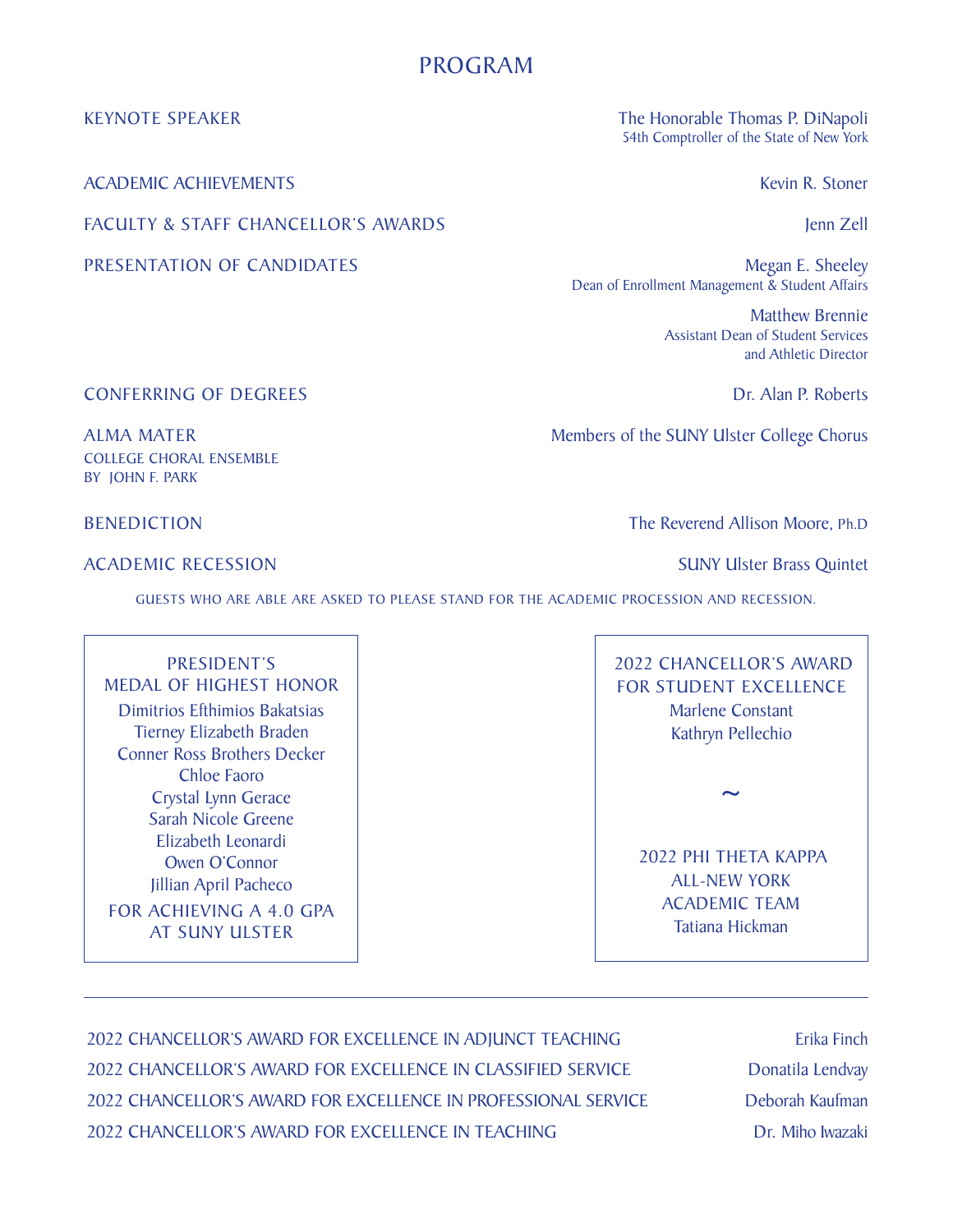## GRADUATE CANDIDATES

SPRING 2022 ASSOCIATE IN APPLIED **SCIENCE** Kelly Armour \*\* † Heidian Giselle Bartley \* Brett A. Berryann Tierney Elizabeth Braden \*\* Mary Ellen Brennan \* Scott Payson Brett \*† Van W. Demps \* Noah James Doyne Caelin Fagerstrom \* Edilia I. Figueredo \*† Meagan Michelle Flynn Thomas Gomez \*† Cesar G. Grados Kyle J. Guiney \* Carrie Elizabeth Higgins \* Nilay Isimtekin Monica Yalila Johnson Jordan Kennedy \* Allen John Kozlowski Jenna Malloy-Pomales Dalia Mendez Joshua Moon \* Megan Ruth Morgan Ashley R. Morrow Emily Anahi Perez Abigail T. Raymond \* Saige Mae E. Reisert \* Marianne Sadecki Kerstyn M. Shultis \*\* Austin Franklin Speed Henry Linston Spencer Jr. † Ashley E. Vanvalkenburgh Bryan Webber \*

#### SPRING 2022

ASSOCIATE IN ARTS Jennifer Robin Callan \*\*+ † ‡ Grace Donlan \*\* Alex Gately Tiffanie A. James Cade Talon Keil Nikki Leina Knecht \*\* + Colter S. Mazur  $** + \dagger$ Casey Ngo \* Jasmin Valentina Nunuvero \*\* † ‡ Cat Salazar \*\* + † Ava Rocelia Sarubbi \*\* Samantha Maryann Tucciariello

#### SPRING 2022 ASSOCIATE IN SCIENCE

Christina A. Abadsidis Rowann Abosharr \* Elizabeth Cotton Allen \* Moriom J. Amy Ashley Paloma Anaya \*\* Jacob Arthurs Catherine Mary Bailey \* † Mary Elizabeth Baker John Freeman Barton \* † Lennon Bass Jr. \*\* † Meredith Paige Becnel \* Daniel Benson \* Ayden Blaber John Herbert Bowers \* Kathryn S. Breen Kevin Michael Brennie Jr. Tiffany Briggs Austin Robert Britten \*\* † Garon Buchter Kyle Burke \* Cheyenne Amber Call Ashley M. Campbell \* † Amelia Rose Capen \* Jordan Christopher Carboy \* Mehdi Michael Chamas Nicholas Classie Marlene Constant \* † Laura G. Costello Christine Cox Lylah Brianna Crews Holly Cruz Travis Joseph Decker Karleen Dee \* † Ronny Del Rosario Jr Kaja Deren \*\* Heather Rae DeRosa \* Melida Dessalines Marina H. DiBella Jillian Elizabeth DiToro Isabella Rae DiViesti Jordan Yasmin Dolson Taylor Renee Dudley Xuemei Dunda \* † Brianna Eagan \* Devon Ellsworth Chloe Faoro \*\* † Katrina Freer Jeffrey L. Freeze † Makayla Fryling \* † Goldie Elizabeth Gayne \* Alexandra Gil Nicole E. Goins Sergio Jonah Gomez

Summer Lauren Gonzalez Megan Elizabeth Gregory Katie Hagen \* Shana Marie Hager \*\* Justin Halbert Zachary Helzer \* Colin John Henn + Anna Hlava Olivia Hoben \* + Infal Imtiaz Raheem N. Jackson Atballany Jimenez Peralta Katherine E. Johnson \* Melanie M. Johnson Eamon Joseph Johnston \* Sophia Kearney \* † Kaitlyn Elizabeth Koenig Alexander Mikhail Lamb Andie Nicole Langlois \* Mercedes Josephine Lapp Chyna Leghorn Hasan K. Lewis Isabella Bernardina Ligotino \* Sierra A. Madison \*\* † Kerry Malak Sarah Mambondiumwe Aidan John McCartney Breanna McDermott Mateo Mercado \*\* Megan L. Miller Kenshari Mohan Chase Aidan Monroe Tessa Rose Morris \* Amir Movahedi Julia Isabelle Nace Nichael Navedo Alexandra Nieto Elyssa Nott \* Eli Samuel Nussbaum Sharon Otis \* Breonna Leigh Pagan Nathaniel Parker \*\* + † Ebony Love Pemberton Jonathan Perez Afeefah Aleyah Peters \* † Jaclyn Anne Pogeweit \* † Margaret Alicia Priest \* Jennifer L. Quednau Morgan Quinn \*\* † Anthony Ramsell \* Jule Rathjen Annike Joy Rell \* Greg Renner \*\* Allison Riche Malvin Rivas\*

Meghan Amalia Rodriguez Caitlin I. Sarubbi Michele Sauers \* Lily Savatgy \*\* † Quinn Savatgy \*\* † Krystal Jo Schlanger \* † Olivia Kimberly Schmidt \* Mark Ryan Schneider Cassidy L. Schuman \* Ian W. Sickler Lorelei Rose Siegel \*\* † Evan M. Smith \*\* † Victoria Rose Somer \* Megan A. Sorbellini \* Logan Anders Sprague Georgia Sprauer Brandon Anthony Staccio \* Corri Stephenson Zachary Abraham Sticco Madison Elizabeth Stone \*\* ‡ Robert Edward Stoutenburg \*\* Madison Suardy Justine Suarez \*\* † Neva Suszczynski \* Rajricka A. Tabannah Alyssa Terwilliger Kasey Lee Thomas Jessica Lynn Tozzo † Hunter Traenkle Madison J. Tuey \*\* † Darryl Devante Underwood Sky Van Laan \* Jacob VanNorstrand Iris Veasey \* TaShena Velano Jose Ignacio Villa Isai Villa Vargas Logan Volk \* Jacqueline Linnea Vought \* † Matthew Jacob Wenzel \* Kylie Gabrielle Williams \*\* ‡ Dawson Elliott Wood \* Gabriel Yushuvayev Alex Zavala-Rios Brooklyn Zeh \*\* † Kaitlyn Elizabeth Zoller \*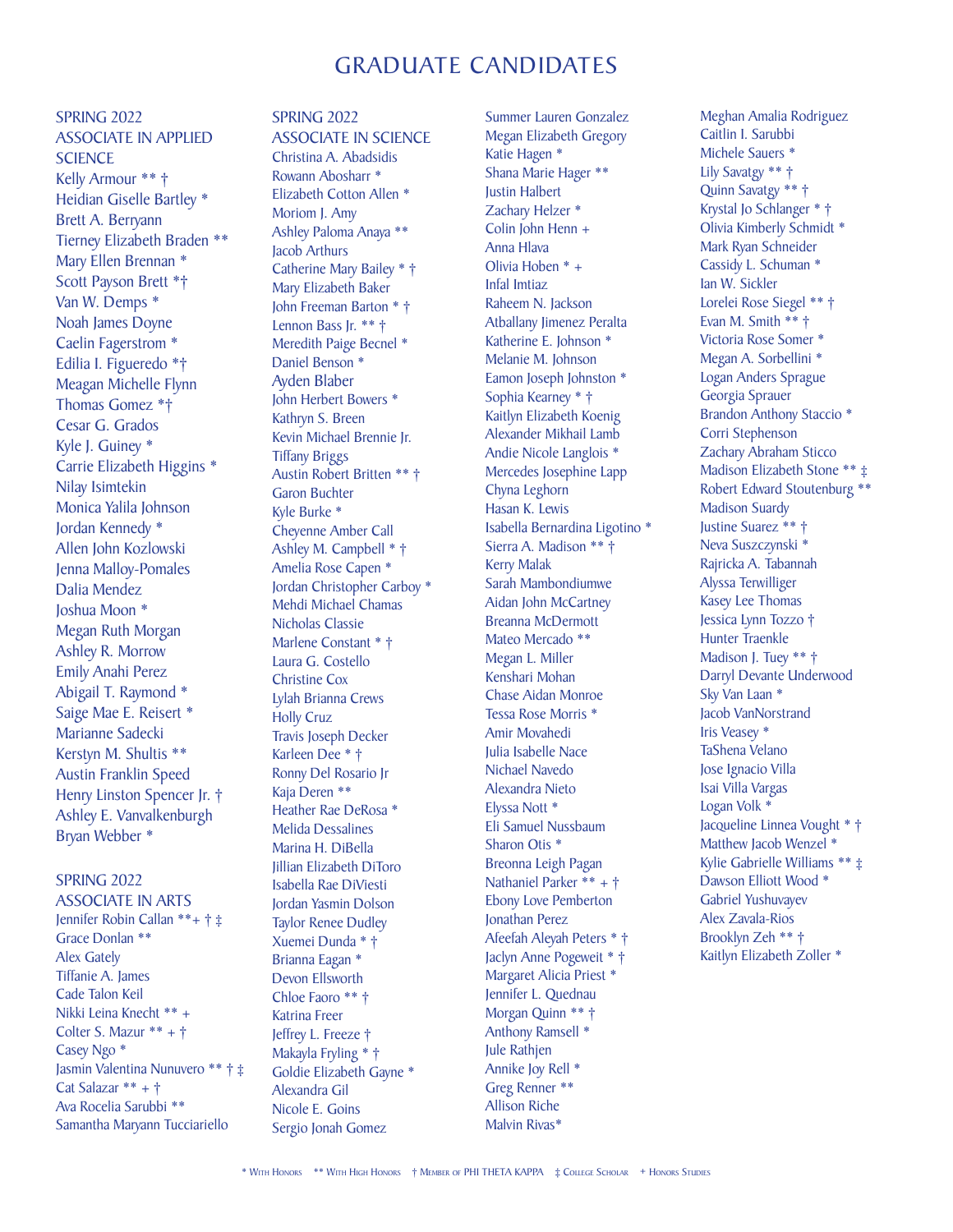## GRADUATE CANDIDATES

#### SPRING 2022 **CERTIFICATE**

Kelly Armour \*\* † Hannah Blomgren Stacy Lee Boice \*\* Tierney Elizabeth Braden \*\* Scott Payson Brett \* † Garon Buchter Devon Ellsworth Meagan Michelle Flynn Crystal Lynn Gerace \*\* Thomas Gomez \* † Kyle J. Guiney \* Carrie Elizabeth Higgins \* Jordan Kennedy \* Allen John Kozlowski Isabella Faith Lyman Christine Macias \*\* Jenna Malloy-Pomales Oscar J. Martinez Dalia Mendez Joshua Moon \* Megan Ruth Morgan Emily Anahi Perez Anthony Ramsell \* Abigail T. Raymond \* Elvira Rodriguez \*\* Carlota Saucedo Breanna Simmons Austin Franklin Speed Henry Linston Spencer Jr. † Kara Vidulich Enma E. Villacis \*\* Bryan Webber \* Jessica Whittle \*

#### FALL 2021

ASSOCIATE IN ARTS Quinn A. Avery \* ‡ Christine Elisabeth Barrett Juliana Nicole Bonelli \* † Olivia Anna Casa Jasmine Elizabeth Doolittle \*\* Ryan Schmidt \* † Annie Lee VanKleeck \*\* †

### FALL 2021

ASSOCIATE IN SCIENCE Emily Mae Albright Jalen L. Carr Kaitlynn B. Cobey Carly Jane Coddington \* Gabriella Rose Connolly \* Jarvis Cromwell \* Mary R. Curran \* Brooke Ann Davis Craig Z. Entwistle Sabrina Marie Fales \*\* † Giovanina Giordano \* Sarah Nicole Greene \*\* Katelin Gromoll Jose Armando Guerra Gutierrez Katherine Hardeman \* Sabrina Hartless \*\* Darren Joshua Jackson \* Rebecca Maria Leach Marco Lemus Steven C. Long \* Nicholas Phillip Martin \* † Elizabeth Mattracion Jordann R. Mayr Jorge Luis Monroy-Argueta \* Donna Nardella Christopher Nguyen Owen Connor \*\* † Madison Margaret Olson \* † Ginger Lee Perks † Roland Roberts \* Maximos C. Sadow DaJour C. Schleede Tessa May Short Joseph P. Silva \* Hannah Elisabeth Stanforth ‡ Calen Ragnar Sullivan \*\* † Faith Swanson \* Melissa J. Terpening Craig J. Tuero Aylin Susan Tuna William Volpe Joseph G. Warcholak Amayah C. Woodward

#### FALL 2021 ASSOCIATE IN APPLIED **SCIENCE** Margaret G. Anderson \* Lindsey Baillargeon Cassia R. Bodon \*\* † Amelia Helen Brooks \*\* † Lisa Renee Butler

Lindsey Canavan \* Alexa Florence Caunitz Jennifer Christine Connor-Rand Brittney Janei Cora Cassie Coutant \* Amos M. Diaz \* † Ashley Grandy \* Santo Harris Emily Jarvis Samantha Judge \* Clarice Kinder Anne Palmer \*\* Sarah Parker \*\* Courtney Rose Perry \* Mary Anne Rankin \* Carley Ann Ronk \* Reed Daniel Rudowsky Emma Rudzinski \* Emily Rose Santiago Angelina Yvelisse Speedling \* Megan N Steubing \*\* Hannah Van Sickle \*

#### FALL 2021 **CERTIFICATE**

Michael Ambrose Margaret G. Anderson \* Cantave J. Antoine Lindsey Baillargeon Cassia Rose Bodon \*\* † Joseph Bonarrigo Amelia Helen Brooks \*\* † Lindsey Canavan \* Helen J. Cano \* Dayvon Lewis Casiano Alexa Florence Caunitz Arlene Grace Coffey Cassie Coutant \* Marissa Dawson \*\* Austen W. Eighmey Caelin Fagerstrom \* Tatianna Fox Michael V. Goins Ashley Grandy \* Ottayia Humphrey \* Emily Jarvis Chelsea A. Marino \*\* Charles Michael Mataraza III Quincy Shawna Mathis \*\* † Audrey Jean Mossl \* † Kelvin Nunez Valle Timothy G. O'Connell \* Jillian April Pacheco \*\* Sarah Parker \*\*

Lydia Marie Picknell \* Mary Anne Rankin \* Scott J. Roethel \* Carley Ann Ronk \* Emma Rudzinski \* Jaymie E. Ruiz \* Marianne Sadecki Laina Marie Silliman \*\* † Anthony M. Simon \* Estelle Smith \* Amanda Elizabeth Snyder \* Angelina Yvelisse Speedling \* Megan N. Steubing \*\* Cody Stutts Brandi Thomas \*\* † Hannah Van Sickle \* Justin Terrell Watson Courtney C. Wiley \* Sequoyah Williams Samantha L. Wolven \*\* Chiara L. Zlotnick

#### SUMMER 2021 ASSOCIATE IN ARTS Lukasz David Kogut Jennifer Sarahi Navarro \*\* Ryan Owens Saira Johanna Ramirez \* Kevin Salazar

Ernest Benjamin Williams III Juliana Maria Zapata \*

#### SUMMER 2021

ASSOCIATE IN SCIENCE Trevor Jake Adamo Connor Ball Lucas D. Benton Isabella Rose Brill \* Mercy Josette Danner \* † David Joseph Farber Curtis Farrow \*\* Jamie Lynn Ferrante Maggie Pearl Friedman-Walzer Karla D. Garcia Santos † Andrew J. Guido Marissa Hosford Riley Jacobsen \* Glenn M. Kreisberg Edwin Brian Lindhe Jr. Emily Ann Losonczy Marcela Martinez-Cruz Ithiel McRay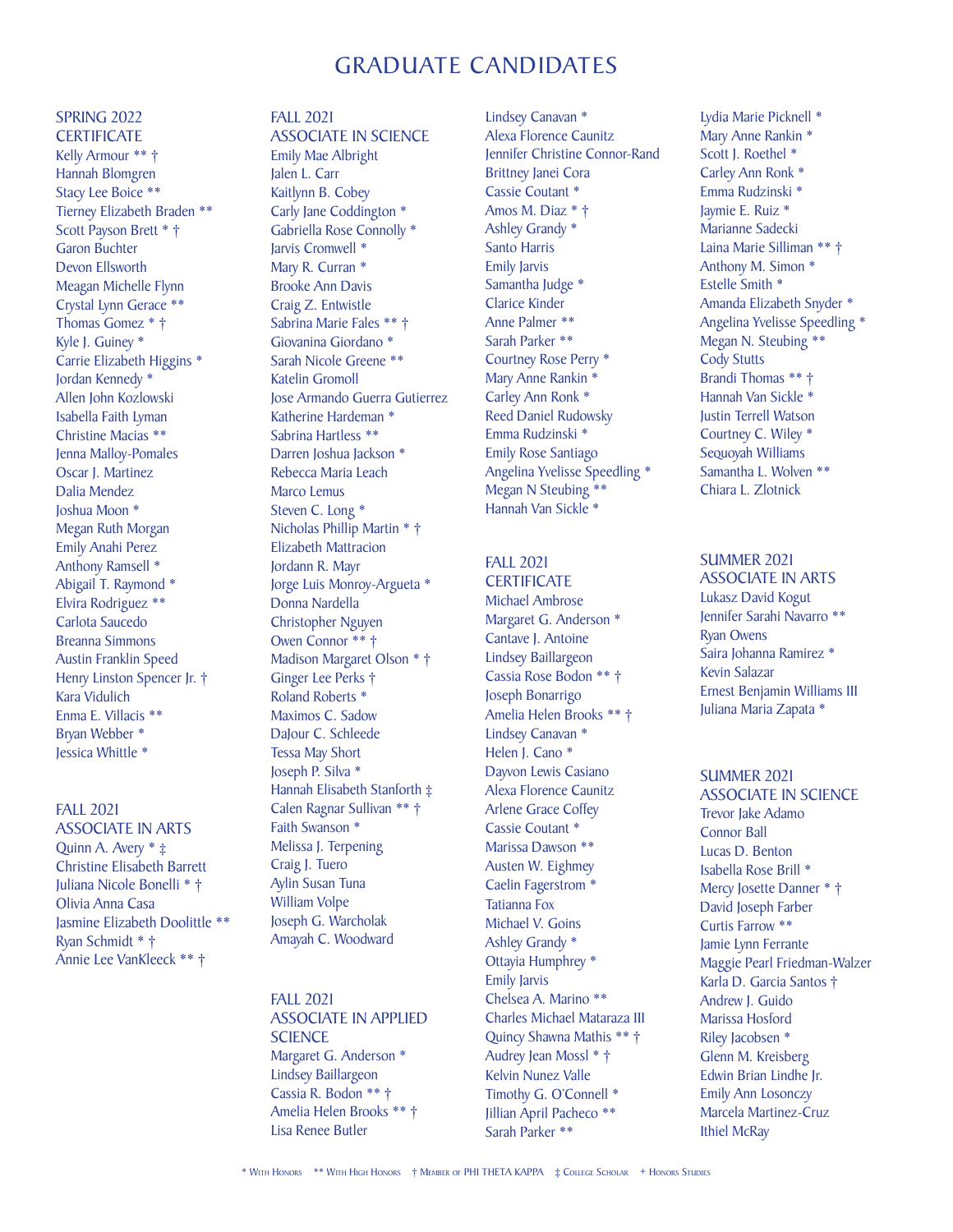## GRADUATE CANDIDATES

Lauren N. Nagele James Newman \* Katelyn M. Perry Jeremy M. Pugliese Cassandra Quick Natalie Marie Robinson \* Megan A. Saez Honesty P. Schovel Thomas Shadd \* † Lauren Beth Skeen \*\* † Aaron S. Smith Matthew J. Smith \* † Tracy Sutton \* Carl Taylor \*\* Dakota Daniel Terpening-Marino \*\* † Erick Kenyetto Terrell \*\* † JaVar Thurull Tinsley Selena Marie Velez \* Brianna Verney Rebecca Elizabeth Viergutz Caitlin Ann Whittaker Heather L. Williams

SUMMER 2021 ASSOCIATE IN APPLIED SCIENCE Derek T. Boyle \*\* † Casandra Fitzpatrick \* Caitlyn Kristin Nicolosi Marleis Rosier \*\* Jessica Anne Schick \*

#### SUMMER 2021 **CERTIFICATE**

Maureen M. Cahill \* Tiffany Taylor Claud \* Conner Ross Brothers Decker \*\* Nicholas S. Empara Casandra Fitzpatrick \* Abel Antonio Flores \* Erich Michael Funccius Michelle C. Gomez \* Rory Daniel Halpin David Harris \*\* Noah Michael Kight Kyle John Kolodziejski \* Joan Korey Ryan Kozlowski \* Elizabeth Leonardi \*\* Joshua T. Louks Ricky Maldonado Alexandra M. Martens \* Caitlyn Kristin Nicolosi

Jacob Michael Nielson \* † Alyssa Sanchez Jessica Anne Schick \* Jacob Kyle Studt \* Jason Suamir Tolentino \* Leanna B. VanWassenhove \*\* Tyler J. Wagner \*\* Tyler D. White \*\* Donald Yonta III Jackie Zhang

SUMMER 2022 STUDENTS MET SPECIAL CRITERIA TO PARTICIPATE IN 2022 **GRADUATION** 

ASSOCIATE IN APPLIED SCIENCE Ryan Joseph Dixon

#### ASSOCIATE IN ARTS

Dimitrios Efthimios Bakatsias \*\* Alexandra Fuller \*\* Ndeye Salimata Ndiaye \* Riya Shenoy \*\* Zaynah Suleiman Margaret Van Valkenburgh \*\*

#### ASSOCIATE IN SCIENCE

Jenna Zayana Coddington \* Brittany M. Decker Cassie Elizabeth Diamond Catherine Johnan \* Monica N. Kennedy \* † Evan Lauda Jeremy Melenciano Cheyenne Marie Michel Nina Milgrim \*\* Ariel Rebecca Pazer David Eli Reid Kaitlin Salazar Francis Sargenti Frances Rose Schembri Robert John Wallner

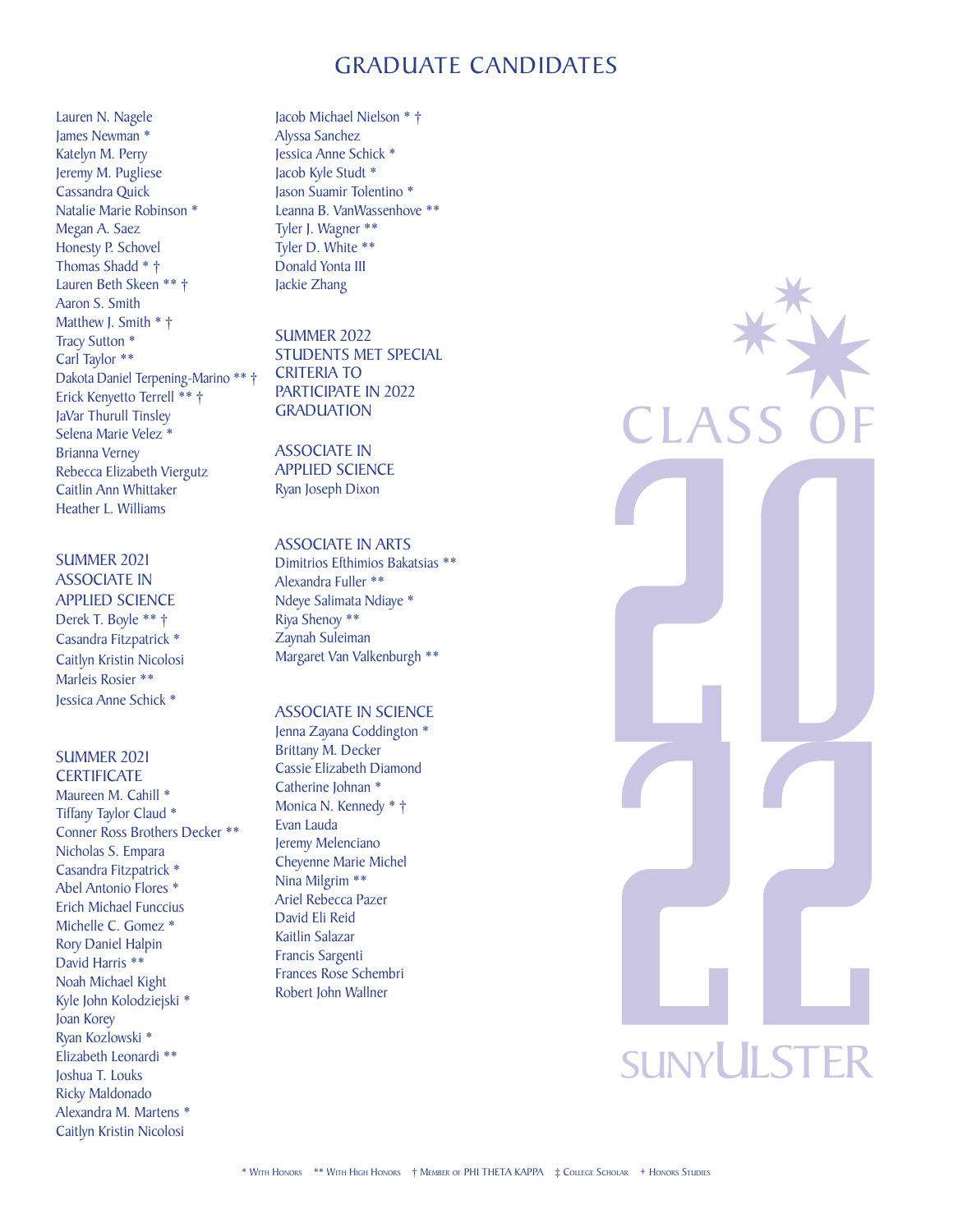## ULSTER COUNTY COMMUNITY COLLEGE FACULTY & STAFF

# SUNYULSTER

### **FACULTY**

ART, DESIGN, FASHION MUSIC, THEATER & **COMMUNICATION** Stephen Balantzian, Chair Kristin Flynn Sean Nixon Robert Pucci Christopher Seubert Mary Tarcza

#### BIOLOGICAL SCIENCES

Monika Espinasa, Chair Beth Alden Jennifer Guiher Mkajuma Mbogho Donna Meier Paula Turner Sandra Wiltshire

#### BUSINESS & PROFESSIONAL **STUDIES**

Mindy Kole, Chair Daniel Boice Cornelia Denvir Karl Wick

## CRIMINAL JUSTICE &

HUMAN SERVICES James Truitt, Chair Janay Gasparini Ivan Godfrey Keri McArdle

#### ENGLISH,

FOREIGN LANGUAGES, & PHILOSOPHY Penny Rifenburgh, Chair Goretti Benca Kathleen Bruegging Thomas Impola Jennifer Kaufman Dolores Quiles Ah Tua Teo Candice VanDyke

#### SCIENCE, TECHNOLOGY ENGINEERING

& MATHEMATICS Steven Schimmrich, Chair Jules Albertini Douglas Furman Matthew Goodell Karen Helgers Karl Knapp Patricia Minihan Chaitanya Mistry Maureen Nicholson Jason Novak John Sheehan Mark Stewart Eric Sutter

#### **NURSING** Maria McCabe, Chair Harriet Koral Linda Loomis

Jody Mesches Dorothy Santiago Ellen Tangney

## SOCIAL SCIENCES &

EDUCATION Hans Vought, Chair Nichola Harris James Hobbs Miho Iwazaki Deirdre Ourso Debra Silverman

#### PROFESSIONAL STAFF

James Algarin Amber Beckley Wendy Beesley Alisha Benitez Lisa Bonesteel Jennifer Bosch Myriam Bouchard Annemarie Braden Matthew Brennie Rakjumarie Brigmohan Ashley Brown Benjamin Caldwell John Cannon Christopher Chang Sheryl Chisamore Nancy Clarke

Cynthia Clune Laura Davis Vincent Detoro Suzanne DeWitt Arianne Drewes Celeste Emmons Sarah Fajardo Laura Foss Wayne Freer Sheila Dvorak Galione Joseph Gonzalez Thomas Gregory Maria Gruen Marla Gruner Terrance Harris Sabrina Hartless Tess Hartman-Cullen Kathleen Hasbrouck Judith Hauser Daniel Jackowitz B. Robert Johnson Samuel Kandel Deborah Kaufman Debra Kiernan Jane Kithcart Marie Kropp Jennifer Kurtz Jamal Lis-Simmons Kari Mack **Jacoueline McDowell** Melanie Mencke Rebecca Mercado Crystal Miller Krista Nevil Maria O'Brien Michael Osterhoudt Jennifer Patterson Dina Pearlman Lucia Pecore Ethan Pierce Michael Polcari Emily Polinsky Rachael Pompeii Abby Prowant Melanie Quick Rosemary Quinn Barbara Reer MaryGrace Renella Eren Rodriquez Rebecca Scarselli

Daniel Schmidt Vanessa Secore Megan Showers Austin Singleton Donald Steward Roseanne Sullivan Dana Umble Patricia Vincent Kerri Vitek Danielle Wayman Todd Zeff

#### MANAGEMENT CONFIDENTIAL

Gretchen Bruce Jamie Capuano Laurie Deitrick Debra Delanoy Christopher Marx Jennifer McKenzie **CI** Rioux Alan Roberts William Ryan, Jr. Lorraine Salmon Crystal Schachter Jordan Scruggs Vanessa Shea Megan Sheeley Kevin Stoner Amy Winters Irena Wisneski Jennifer Zell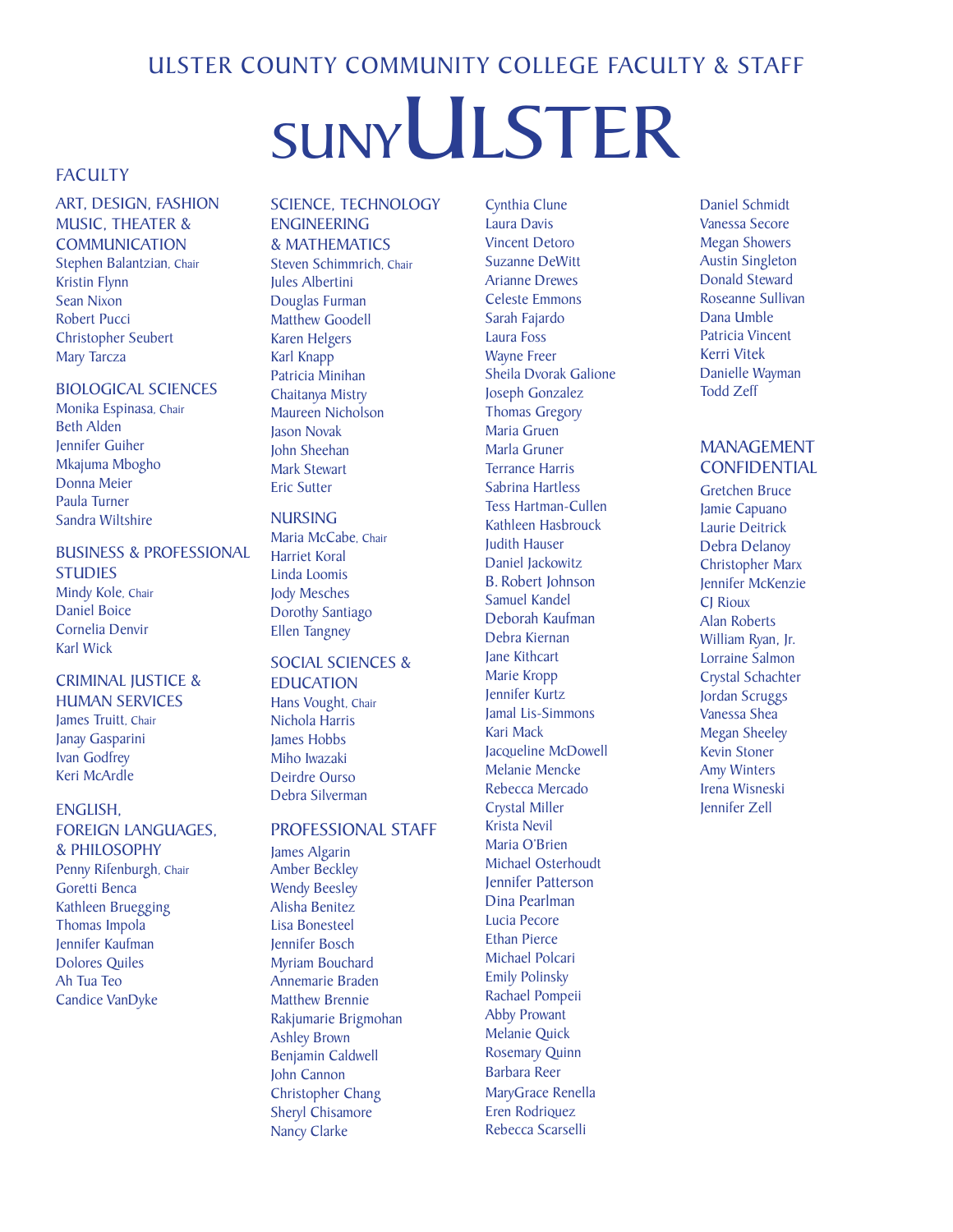#### CIVIL SERVICE STAFF

Shaina Blas Ronald L. Bravo, Jr. Debra Cahill Jill Casciaro Donald DeBold Stacy Dziomba Lisa Fabiano Mary Freer Kathleen Jonietz Jonathan Kane Michelle Keuning Elaine LaBoy Donatila Lendvay Virginia Lukasavage Michelle Lyons Kirk Maisch James Martin Robert McJimpsey John Moody Jeffrey Nerone Timothy Payton Elijiah Podell Mary Prato Katherine Restaino William Russell James Schnell Florence Schoonmaker Charles Seeger Thomas Stange Lisa Stenson William A. Stokes William I. Stokes Colleen Travis Kathleen Winecoff Pamela Winters Elizabeth Zeeb

#### 2021-2022 ADJUNCT FACULTY

Robin Acton James Adelman Nidhi Adhiya-Huba Lisa Anderson Paul Anderson Francesca Barclay Janaina Barham-Middleton Eric Bein Charles Benfer Anita Bleffert-Schmidt Julie Boice Michael Boms Frank Boyer Matthew Brennie Anna Burstein Miguel Caban Leslie Castellanos Paul Chambers Kristin Charles-Scaringi Trudy Cirrincione Jeanette Corrow Patricia Curry Thomas D'Amicantonio Nancy Decker Anna Dega Matthew DelaMater Gregory Dinger Laura Donovan Christopher Earley Joan Ffolliott Erika Finch John Frampton Deborah Francis Alisyn Gaffney Janet Gehres Kelli Palinkas Greer Marla Gruner Karianna Haasch Ashley Hajba Mark Hanley Lindsey Harder Mark Harris Kimberly Hart Tess Hartman-Cullen Ralph Ibe Irving Izzo Taeshira Jackson Angela Kunz Jennifer Kurtz Amanda Lasher Edward Leavitt Theresa Levin

Jamal Lis-Simmons Louise Lloyd-Paine Maria Lopez-Rivera Lisa Loughran David Lucander Gerardo Martinez KellyAnne McGuire Patrick McGuire Martha Meyer Glenda Milner Steven Minard Hemang Mistry Jessica Moore Michelle Moore Steven Morse Lisa Moruzzi Lucian Mott Maija Niemisto Patricia Ormandy Daniel Pena Tina Pfeiffer Patricia Phelan Rachael Pompeii Gretchen Primack Christopher Privett Andrea Puetz Jane Quinn Alfred Ragucci Seth Rubin Daniel Shaut David Siegel Austin Singleton Timothy Smajda Chelsea Stingel Victoria St. George Roseanne Sullivan Donald Terpening Louis Thomason Evelyn Trebilcock Jill Tschinkel Curtis Turner Veronica Vaiciunas Kelsey Valencia John VanderLippe Chelsea Vierstra Roman Vinnichuk Matthew Weishaupt Sandra Wisor Kimberly Wozencraft Lauren Yanks Todd Zeff

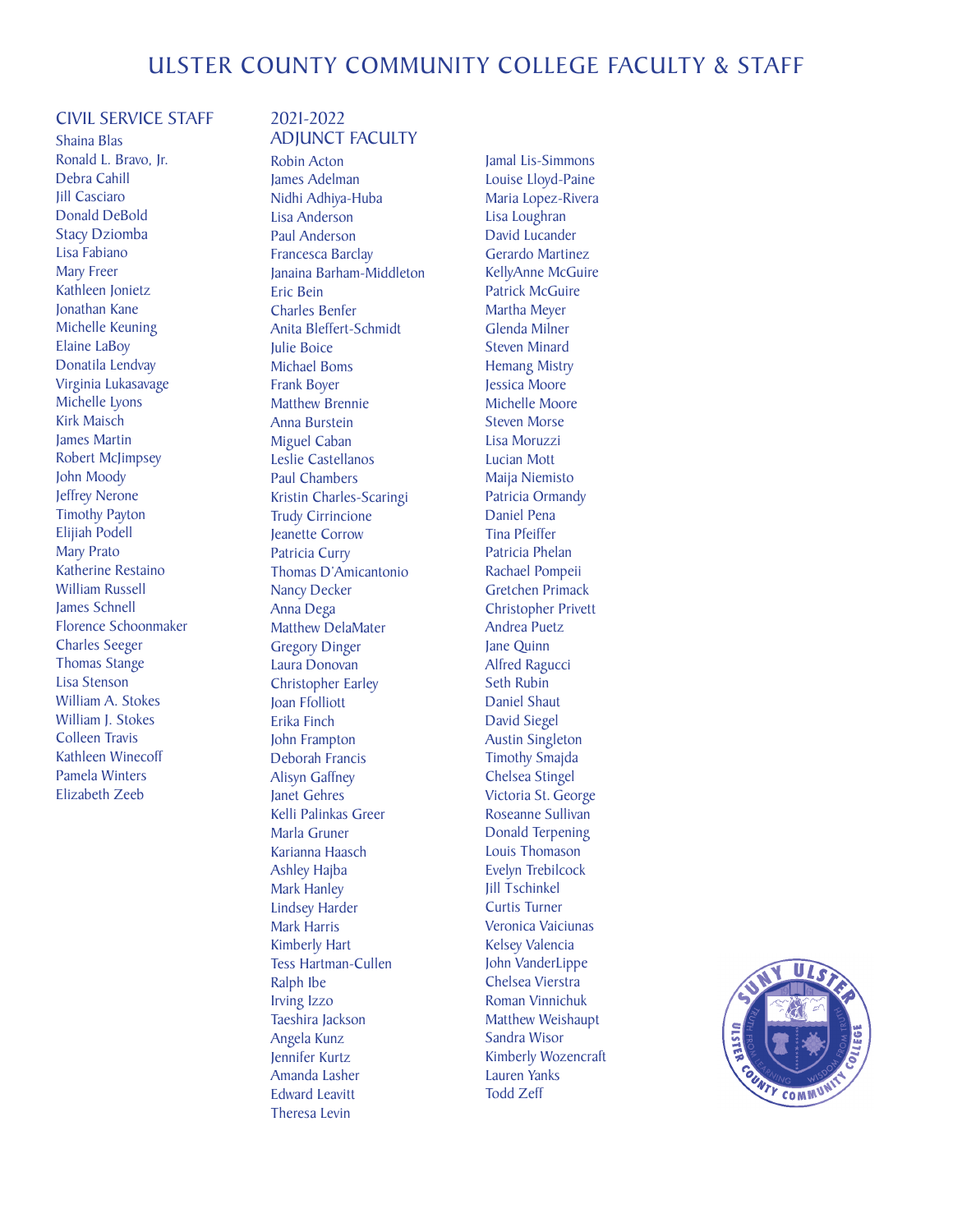## 2022 ULSTER COMMUNITY COLLEGE FOUNDATION, INC. TRANSFER SCHOLARSHIP RECIPIENTS

| <b>NAME</b>              | <b>SCHOLARSHIP TITLE</b>                                                                                          |
|--------------------------|-------------------------------------------------------------------------------------------------------------------|
| Rowann Abosharr          | Gary and Janaki Patrik Mathematics Scholarship . Dr. Richard Katims Scholarship                                   |
|                          | Glenn B. Sutherland & Cynthia A. Lowe Scholarship                                                                 |
| <b>Moriom Amy</b>        | Police Chiefs Association: Jack Lupton Memorial Scholarship                                                       |
|                          | Police Chiefs Association: Noreen Baumgarten Memorial Scholarship                                                 |
| Keelana Bost             | Sherman Adin and Carol E. Adin Scholarship                                                                        |
| Jennifer Callan          | Frank Sena Memorial Scholarship • Louis Berger Memorial Scholarship - Special Ed                                  |
|                          | Marie and Guido J. Napoletano Family Memorial Scholarship                                                         |
|                          | Professor Benjamin P. Stormer Memorial Scholarship • Walter W. Bartlett Memorial Scholarship                      |
| <b>Ashley Campbell</b>   | Aaron E. and Jane M. Shultis Memorial Scholarship - Nursing • Macdonald DeWitt Scholarship - Nursing              |
| Nicholas Classie         | Frank G. Elliott Scholarship                                                                                      |
| Jenna Coddington         | Dr. Richard Katims Scholarship • Keegan Ales - Brew Crew Scholarship in memory of Tommy Keegan III                |
| Marlene Constant         | American Association of University Women Scholarship                                                              |
| <b>Brittany Decker</b>   | Mildred and Louis Resnick Enhancement Scholarship in Memory of Joseph Y. Resnick                                  |
| Karleen Dee              | Flossie E. & Ray Davis Memorial Scholarship • Macdonald DeWitt Scholarship - Nursing                              |
| Kaja Deren               | Marie and Guido J. Napoletano Family Memorial Scholarship                                                         |
| <b>Melida Dessalines</b> | Supporting Friends of HealthAlliance Scholarship                                                                  |
| <b>Cassie Diamond</b>    | Glenn B. Sutherland & Cynthia A. Lowe Scholarship • SUNY Ulster Foundation Scholarship in memory of John H. Dwyer |
| Jillian DiToro           | Sarah M. Schmidt Memorial Scholarship . Theresa Sena Memorial Scholarship                                         |
| Chloe Faoro              | American Association of University Women Scholarship . Dr. Richard Katims Scholarship                             |
| Annika Fisher            | Dr. Richard Katims Scholarship • Macdonald DeWitt Scholarship - Engineering/Law                                   |
|                          | Professor Derwin H. Stevens Physics Scholarship                                                                   |
| Katrina Freer            | Margaret and Robert Markes Memorial Scholarship                                                                   |
| <b>Tatiana Hagen</b>     | Dr. Richard Katims Scholarship • Ulster County Association of Town Superintendent of Highways Scholarship         |
| <b>Tiffanie James</b>    | Ulster Garden Club Scholarship                                                                                    |
| Melanie Johnson          | Joan and Andrew Bivona Memorial Scholarship • Macdonald DeWitt Scholarship - Nursing                              |
|                          | Dr. Catherine Kelly Baccalaureate of Nursing Scholarship                                                          |
| Chyna Leghorn            | Glenn B. Sutherland & Cynthia A. Lowe Scholarship                                                                 |
| <b>Breanna McDermott</b> | Williams Self-Reliance Scholarship                                                                                |
| Leydy Merejo             | Supporting Friends of HealthAlliance Scholarship                                                                  |
| <b>Kevin Mitto</b>       | Dr. Richard Katims Scholarship • Macdonald DeWitt Scholarship - Engineering/Law                                   |
|                          | Robert O. Davenport Memorial Scholarship                                                                          |
|                          | Police Chiefs Association: Noreen Baumgarten Memorial Scholarship                                                 |
| <b>Sharon Otis</b>       | Macdonald DeWitt Scholarship - Nursing                                                                            |
| <b>Courtney Palmer</b>   | Glenn B. Sutherland & Cynthia A. Lowe Scholarship                                                                 |
| Nathaniel Parker         | Frank Sena Memorial Scholarship • Professor Benjamin P. Stormer Memorial Scholarship                              |
| Elizabeth Perez          | Ulster County Association of Town Superintendent of Highways Scholarship                                          |
| <b>Margaret Priest</b>   | B. Robert Johnson Scholarship                                                                                     |
| Saige Mae Reisert        | Dr. Richard Katims Scholarship                                                                                    |
| Marianne Sadecki         | Edna Ten Hagen Scholarship                                                                                        |
| Caterina Salazar         | Frank Sena Memorial Scholarship • Walter W. Bartlett Memorial Scholarship                                         |
| Francis Sargenti         | Professor Daniel N. Holleran Memorial Scholarship                                                                 |
| Caitlin Sarubbi          | Aaron E. and Jane M. Shultis Memorial Scholarship - Nursing • Macdonald DeWitt Scholarship - Nursing              |
| <b>Michele Sauers</b>    | Aaron E. and Jane M. Shultis Memorial Scholarship - Nursing • Macdonald DeWitt Scholarship - Nursing              |
| <b>Quinn Savatgy</b>     | Glenn B. Sutherland & Cynthia A. Lowe Scholarship                                                                 |
| Evan Smith               | Dennis & Joyce O'Brien Scholarship • Jack and Marti Lawson Memorial Scholarship                                   |
|                          | Molly Lilly Correll Memorial Scholarship                                                                          |
| <b>Henry Spencer</b>     | Ellucian Company L.P. Information Technology Scholarship                                                          |
| Leslie Taboada           | Dyson Foundation Scholarship • Ulster County Association of Town Superintendent of Highways Scholarship           |
| <b>Brandi Thomas</b>     | Herbert H. Reuner Memorial Scholarship • Theodore P. Bleffert Entrepreneurial Scholarship                         |
| James Thompson           | Dr. Richard Katims Scholarship • Marie and Guido J. Napoletano Family Memorial Scholarship                        |
|                          | <b>SUNY Ulster Transfer Day Scholarship</b>                                                                       |
| <b>Madison Tuey</b>      | Dr. Richard Katims Scholarship                                                                                    |
| <b>Iris Veasey</b>       | Ulster County Association of Town Superintendent of Highways Scholarship                                          |
| TaShena Velano           | Evelyn E. & Joseph E. Burger Memorial Scholarship                                                                 |
| Natasha Wareham          | American Association of University Women Scholarship • Macdonald DeWitt Scholarship - Nursing                     |
|                          | <b>SUNY Ulster Transfer Day Scholarship</b>                                                                       |
|                          |                                                                                                                   |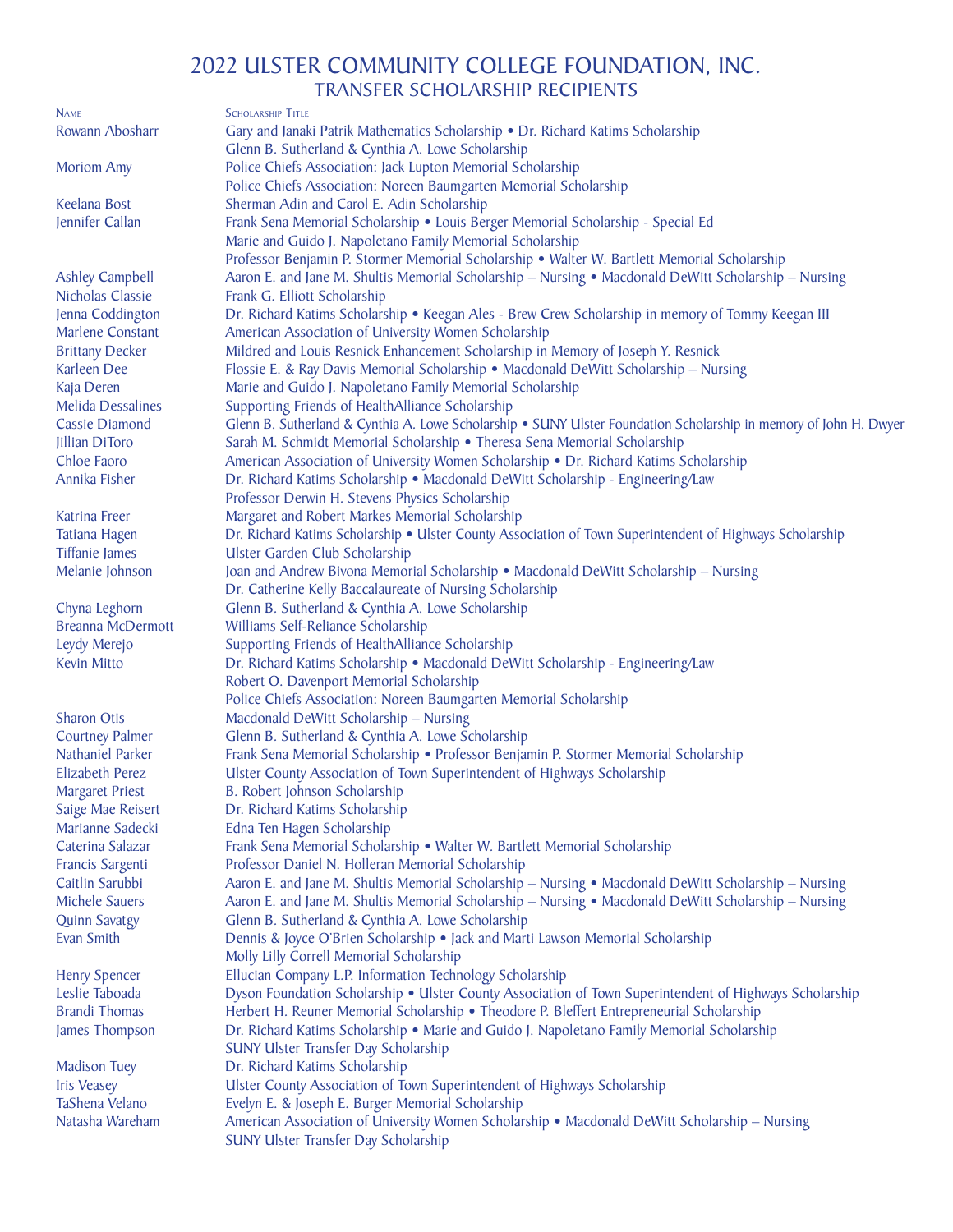NAME SCHOLARSHIP TITLE<br>Autumn-Lynne Aarons Aaron E. & Jane M

Michaelangelo Cozzolino<br>Zoe Cuciti

Autumn-Lynne Aarons Aaron E. & Jane M. Shultis Memorial Scholarship - Engineering • Gary & Janaki Patrik Mathematics Scholarship<br>Rowann Abosharr Sherman Adin & Carol E. Adin Scholarship Rowann Abosharr Sherman Adin & Carol E. Adin Scholarship<br>Nakia Ackert Shangen Clarence & Kathleen Spangenberger Memor Nakia Ackert **Clarence & Kathleen Spangenberger Memorial Scholarship**<br>Nicole Aguirre **Clarence & Cathleen Spangenberger Memorial Scholarship** Clarence & Kathleen Spangenberger Memorial Scholarship • Elizabeth & Lloyd LeFever Scholarship Hendrikus & Lena Spijker Memorial Scholarship Emily Albright Mica J. Stanmyer Memorial Scholarship<br>Moriom Amy Ashraf Shirazi Memorial Scholarship • Moriom Amy **Ashraf Shirazi Memorial Scholarship •** Chief James K. Riggins, Jr. Memorial Scholarship • Noreen Baumgarten Memorial Scholarship Artivah Anderson Sofia P. Reuner Fine & Performing Arts Scholarship Attiyah Anderson Sofia P. Reuner Fine & Performing Arts Scholarship<br>
Rashad Anderson Frank G. Elliott Scholarship Rashad Anderson Frank G. Elliott Scholarship<br>
Freda & Richard Martens Me Kelly Armour Freda & Richard Martens Memorial Scholarship • Symons Foundation, Inc. Scholarship<br>
Rebbie Auer Flutter County Volunteer Firemen's Association, Inc. Scholarship Debbie Auer Ulster County Volunteer Firemen's Association, Inc. Scholarship Catherine Bailey Alexandra Lawson Memorial Scholarship Mary Baker SUNY Ulster Fashion Design Scholarship<br>Sierra Barbiani Sierra Bay E. & Lucia De L. Klock Foundation of Sierra Barbiani Jay E. & Lucia De L. Klock Foundation of Kingston Scholarship Julia Barnett Viola C. Jansen Memorial Scholarship Karissa Barringer **Karl & Catherine Weibrecht Memorial Scholarship**<br> **Karl & Catherine Weibrecht Memorial Scholarship** Joann Bathrick Iris Stedener Memorial Scholarship Autumn Bear John J. Aitken Memorial Scholarship • SUNY Ulster Faculty Association Scholarship<br>Jenna Beare Eppie Convel & Stan Breite Scholarship Jenna Beare Eppie Convel & Stan Breite Scholarship Katelyn Bendig Sherman Adin & Carol E. Adin Scholarship<br>
Krysta Beneway Symons Foundation. Inc. Scholarship Krysta Beneway Symons Foundation, Inc. Scholarship Kaitlin Black Dominic J. Giamei, Jr. Memorial Scholarship<br>Shaina Blas Brofessor Keith LaBudde Scholarship Shaina Blas **Professor Keith LaBudde Scholarship**<br> **Shaina Blash Louis & Sophie Offermann Palkowics** Jocquez Blunt Louis & Sophie Offermann Palkowics Memorial Scholarship Cassia Bodon Professor Keith LaBudde Scholarship<br>
Joseph Bonarrigo COonnor Scholarship for BIPOC Police Joseph Bonarrigo **O'Connor Scholarship for BIPOC Police Academy Students • Ulster Community College Foundation, Inc. Scholarship<br>Keelana Bost Mildred & Louis Resnick Enhancement Scholarship in Memory of Joseph Y. Resnick** Keelana Bost Mildred & Louis Resnick Enhancement Scholarship in Memory of Joseph Y. Resnick<br>Helanna Bratman DAR Wilhwyck Chanter NS: Dame Margarette Hendrickse VanKeuren Memorial & DAR, Wiltwyck Chapter, NS; Dame Margarette Hendrickse VanKeuren Memorial & Governor George Clinton Memorial Scholarships • Frank G. Elliott Scholarship • Fred & Dale Guerra Memorial Scholarship Rabbi Alice Stein & Marla Stein Memorial Scholarship Tiffany Briggs Eppie Convel & Stan Breite Scholarship • George Devine Future of New Paltz Scholarship Starr-Robin Bullock Sherman Adin & Carol E. Adin Scholarship Starr-Robin Bullock Sherman Adin & Carol E. Adin Scholarship Madilyn Burnett Freda & Richard Martens Memorial Scholarship • Organization of Professional Administrative Personnel Scholarship Michael Burriss Aaron E. & Jane M. Shultis Memorial Scholarship - Engineering Aaron E. & Jane M. Shultis Memorial Scholarship - Engineering Gary & Janaki Patrik Mathematics Scholarship • Kingston Rotary Veterans Scholarship Megan Byrne **Braby/Blackwell Family Memorial Scholarship**<br>Alexandra Caballero **Brabaldian Mildred & Louis Resnick Scholarship in Memori** Alexandra Caballero Mildred & Louis Resnick Scholarship in Memory of Joseph Y. Resnick<br>
Jennifer Callan Dr. Roger & Dr. Rosanne Vetzer Mathematics Scholarship • Gany & Ja Jennifer Callan Dr. Roger & Dr. Rosanne Yetzer Mathematics Scholarship • Gary & Janaki Patrik Mathematics Scholarship Alfred & Bella Rehm Memorial Scholarship • Marie & Guido J. Napoletano Family Memorial Scholarship Robert O. Davenport Memorial Scholarship • Walter W. Bartlett Memorial Scholarship Helen Cano Sherman Adin & Carol E. Adin Scholarship<br>Amelia Capen Ulster Community College Foundation, Inc. Amelia Capen Ulster Community College Foundation, Inc. Scholarship<br>
Samantha Cardarelli The Darlene Pfeiffer Scholarship Samantha Cardarelli The Darlene Pfeiffer Scholarship<br>
Megan Carpinelli Frederick & Ellen Katt Memorial Megan Carpinelli Frederick & Ellen Katt Memorial Scholarship Jalen Carr <sup>Professor Clay Crisp Memorial Scholarship Deana Casal Sherman Adin & Carol E. Adin Scholarship</sup> Deana Casal Sherman Adin & Carol E. Adin Scholarship Trevor Cashara Beatrice Moore Scholarship in Memory of Father Peter Joseph McGowanb • SUNY Ulster Faculty Association Scholarship<br>Davyon Casiano Ulster Community College Foundation. Inc. Scholarship Dayvon Casiano Ulster Community College Foundation, Inc. Scholarship<br>Lisa Caston Ulster Law E. & Lucia De L. Klock Foundation of Kingston Scho Lisa Caston Jay E. & Lucia De L. Klock Foundation of Kingston Scholarship<br>Lacie Churchill Follett Higher Education Group Textbook Award Lacie Churchill Follett Higher Education Group Textbook Award<br>Elizabeth Cirafice Fizabeth & Lloyd LeFever Scholarship Elizabeth Cirafice Elizabeth & Lloyd LeFever Scholarship<br>Michael Cisneros Lav E. & Lucia De L. Klock Foundation Michael Cisneros Jay E. & Lucia De L. Klock Foundation of Kingston Scholarship<br>Justin Classie George Devine Future of New Paltz Scholarship Justin Classie George Devine Future of New Paltz Scholarship Nicholas Classie George Devine Future of New Paltz Scholarship • Spearman Family Scholarship Benjamin Coniguliaro Gary & Janaki Patrik Music Scholarship • Kevin E. Zimmerman Memorial Music Benjamin Coniguliaro Gary & Janaki Patrik Music Scholarship • Kevin E. Zimmerman Memorial Music Scholarship Marlene Constant Ann B. & John C. Smith Scholarship • Clarence & Kathleen Spangenberger Memorial Schola Marlene Constant Ann B. & John C. Smith Scholarship • Clarence & Kathleen Spangenberger Memorial Scholarship Karley Cooper Charles A. Schenck Memorial Scholarship Karley Cooper Charles A. Schenck Memorial Scholarship<br>
Laura Costello<br>
Professor & Mrs. Lawrence Matson Earth S Professor & Mrs. Lawrence Matson Earth Science Scholarship Frank G. Elliott Scholarship Zoe Cuciti **Iris Stedener Memorial Scholarship**<br>Initia Iris Sherman Adin & Carol E. Adin Scho Kaitlyn Curran Sherman Adin & Carol E. Adin Scholarship<br>Mary Curran Sherman Ellucian Company L.P. Information Technolo Mary Curran **Ellucian Company L.P. Information Technology Scholarship • Frank G. Elliott Scholarship Robin-Lynn Dabrowski** George M. & Shirley J. Krembs Innovation Scholarship • Frank G. Elliott Scholarship Robin-Lynn Dabrowski George M. & Shirley J. Krembs Innovation Scholarship Dominic D'Alessandro Jay E. & Lucia De L. Klock Foundation of Kingston Scholarship • Mildred & Louis Resnick Enhancement Scholarship in Memory of Joseph Y. Resnick<br>Vonda Daley Anne R. Donovan Memorial Scholarship • William Vonda Daley Anne R. Donovan Memorial Scholarship • William Ryan, Sr. Memorial Scholarship Valley Daole<br>Haley Daole Mildred & Louis Resnick Scholarship in Memory of Joseph Y. Resnick Haley Daole<br>
Mildred & Louis Resnick Scholarship in Memory of Joseph Y. Resnick<br>
Mildred & Louis Regional Chamber of Commerce Scholarship Andrew Davidson Ulster County Regional Chamber of Commerce Scholarship Jaclyn Davren **Dorothy E. Patton Memorial Nursing Scholarship**<br> **Scholarship** Center Financial Award Karleen Dee Learning Center Financial Award<br>
Iames Delehant Clarence & Kathleen Spangenber James Delehant Clarence & Kathleen Spangenberger Memorial Scholarship Van Demps<br>
1991 - Louis Greenspan Scholarship for Veterans<br>
1991 - Clarence & Kathleen Spangenberger Mem Joshua Demskie Clarence & Kathleen Spangenberger Memorial Scholarship Diana DePew Symons Foundation, Inc. Scholarship Kaja Deren Daniel Perez Cueva Scholarship for Immigrants by Darlene L. Pfeiffer<br>Heather DeRosa Vincent Leone Memorial Scholarship Heather DeRosa Vincent Leone Memorial Scholarship<br>Amos Diaz Aaron E. & Jane M. Shultis Memorial Aaron E. & Jane M. Shultis Memorial Scholarship - Nursing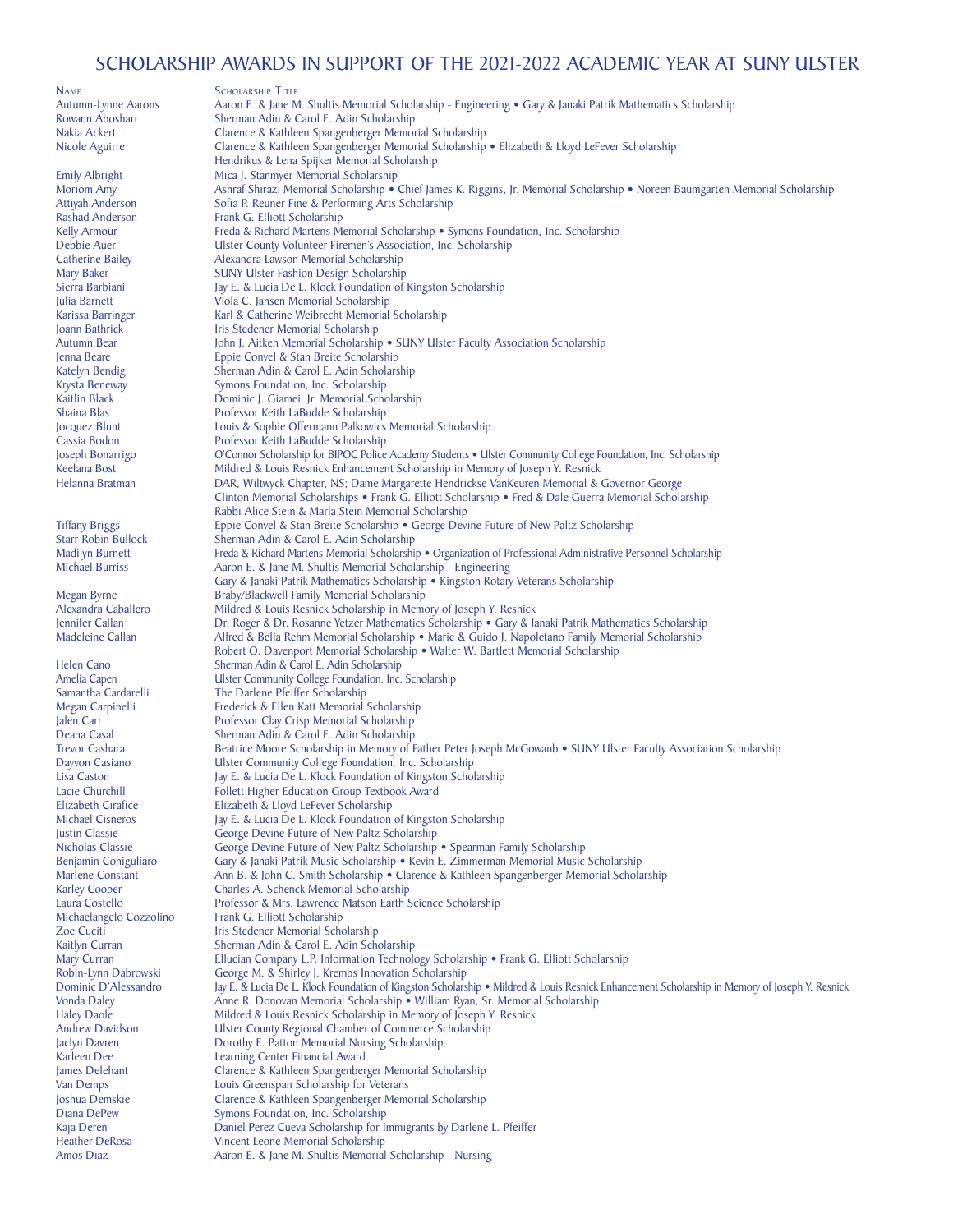Michela DiBella Jay E. & Lucia De L. Klock Foundation of Kingston Scholarship<br>Leah Dirks Fore Fore Kingston Z. Weiner Scholarship Leah Dirks Evelyn Z. Weiner Scholarship Jillian DiToro Iris Stedener Memorial Scholarship<br>Jasmine Doolittle Iris Stedener Memorial Scholarship Jasmine Doolittle Iris Stedener Memorial Scholarship • Kingston Professional Firefighters' Association: Harry E. Hornbeck Memorial Scholarship Cameron Drake Jav E. & Lucia De L. Klock Foundation of Kingston Scholarship Cameron Drake Jay E. & Lucia De L. Klock Foundation of Kingston Scholarship<br>Rebecca Dufresne Karl & Catherine Weihrecht Memorial Scholarship Rebecca Dufresne Karl & Catherine Weibrecht Memorial Scholarship<br>
Geraline Eugene Supporting Friends of HealthAlliance Scholarship Geraline Eugene Supporting Friends of HealthAlliance Scholarship<br>
Ian Falco Ian Falco Ian Eleven Supporting Friends of HealthAlliance Scholarship Ian Falco<br>
Iay E. & Lucia De L. Klock Foundation of Kingston Scholarship<br>
B. Robert Johnson Scholarship • Jack & Marti Lawson Memoria Chloe Faoro B. Robert Johnson Scholarship • Jack & Marti Lawson Memorial Scholarship • Sofia P. Reuner Theater Arts Scholarship<br>David Fernandez Clarence & Kathleen Spangenberger Memorial Scholarship David Fernandez Clarence & Kathleen Spangenberger Memorial Scholarship Colleen Ferry Ferry Jay E. & Lucia De L. Klock Foundation of Kingston Scholarship<br>Alexander Finman Braby/Blackwell Family Memorial Scholarship Alexander Finman Braby/Blackwell Family Memorial Scholarship<br>Alexandria Fischetti Bessie G. Johnston Nursing Scholarship Alexandria Fischetti Bessie G. Johnston Nursing Scholarship Audrey Fitzmaurice Sherman Adin & Carol E. Adin Scholarship Lina Flores **Professor Benjamin P. Stormer Memorial Scholarship**<br>Meagan Flynn Symons Foundation, Inc. Scholarship • Ulster Savine Meagan Flynn Symons Foundation, Inc. Scholarship • Ulster Savings Bank Scholarship<br>Stephen Scholarship in Memory of Joseph Y. Resnick Jillian Foreman Mildred & Louis Resnick Scholarship in Memory of Joseph Y. Resnick Katrina Freer **Diane O'Brien Cooke Memorial Scholarship**<br>
Maggie Friedman-Walzer Adam C. Nadiak Memorial Scholarship Maggie Friedman-Walzer Adam C. Nadiak Memorial Scholarship Kiera Gallo Eva & Hugo Carlen Scholarship<br>
Xin Gao<br>
Rondout Savings Bank Scholars Xin Gao **Rondout Savings Bank Scholarship**<br>Iillian Garcia **Roman Scholarship Clarence & Kathleen Spangenberge** Jillian Garcia Clarence & Kathleen Spangenberger Memorial Scholarship Sarah Gentillon Frank G. Elliott Scholarship<br>
Lindsay Gibbons SUNY Ulster Academic Mer Lindsay Gibbons SUNY Ulster Academic Merit Scholarship<br>
Sergio Gomez<br>
Follett Higher Education Group Textbook A Sergio Gomez Follett Higher Education Group Textbook Award • Lee Wood Memorial Scholarship •SUNY Ulster Scholarship in Memory of Sally Berger<br>
Follett Higher Education Group Textbook Award • Lee Wood Memorial Scholarship Kari Goodrow Dr. Jacob R. Moss Memorial Nursing Scholarship • John H. Moehle Memorial Scholarship Bryan Graham The Darlene Pfeiffer Scholarship Bryan Graham The Darlene Pfeiffer Scholarship<br>
Meranda Gregio Clarence & Kathleen Spangenberg Meranda Gregio Clarence & Kathleen Spangenberger Memorial Scholarship<br>Arielle Grober Kingston Rotary Veterans Scholarship Arielle Grober Kingston Rotary Veterans Scholarship Asia Gross **Iris Stedener Memorial Scholarship**<br>
Venus Guillen **III. Is Stedener Memorial Scholarship**<br>
Karl & Catherine Weibrecht Memor Venus Guillen Karl & Catherine Weibrecht Memorial Scholarship<br>Alicia Hagen Frank G. Elliott Scholarship • United Way of Ulster C Alicia Hagen Frank G. Elliott Scholarship • United Way of Ulster County Scholarship in Memory of Richard Fredenberg Vincent Leone Memorial Scholarship **in Memorial Scholarship in Memorial Scholarship I**evaughn Hastings Ada Jevaughn Hastings Adam Jeff McQueen Memorial Scholarship • Christus J. Larios Scholarship for the Sciences<br>Natalie Hayes Professor Keith LaBudde Scholarship Natalie Hayes Professor Keith LaBudde Scholarship Amelia Hegeman Judith Robins Memorial Scholarship<br>Alexandra Hekking Frank G. Elliott Scholarship Alexandra Hekking Frank G. Elliott Scholarship<br>Connor Helmich Iav E. & Lucia De L. Klock F Connor Helmich Jay E. & Lucia De L. Klock Foundation of Kingston Scholarship<br>Johanna Heppner Jay E. & Lucia De L. Klock Foundation of Kingston Scholarship Johanna Heppner Jay E. & Lucia De L. Klock Foundation of Kingston Scholarship • Professor Benjamin P. Stormer Memorial Scholarship Katie Hernandez Chavez Aaron E. & Jane M. Shultis Memorial Scholarship - Nursing • Student Katie Hernandez Chavez Aaron E. & Jane M. Shultis Memorial Scholarship - Nursing • Student Government Organization (SGO) Scholarship<br>Tatiana Hickman Kuth Pacini Satterfield. Veronica Pacini & Patricia Pacini Honorary Schol Tatiana Hickman Ruth Pacini Satterfield, Veronica Pacini & Patricia Pacini Honorary Scholarship • Symons Foundation, Inc. Scholarship Brooke Hinchey Aaron E. & Jane M. Shultis Memorial Scholarship - Nursing Brooke Hinchey **Aaron E. & Jane M. Shultis Memorial Scholarship - Nursing**<br>Jackson Hindes **Braby/Blackwell Family Memorial Scholarship** Jackson Hindes Braby/Blackwell Family Memorial Scholarship Suliman Hindiyeh **Aaron E. & Jane M. Shultis Memorial Scholarship - Engineering**<br>Kerrie Hockx **Follett Higher Education Group Textbook Award •** Phebe Aeber Kerrie Hockx<br>Christine Hocutt Follett Higher Education Group Textbook Award • Phebe Aeberli Memorial Scholarship<br>Christine Hocutt Professor Keith LaBudde Scholarship Christine Hocutt Professor Keith LaBudde Scholarship Shannel Hogue Aaron E. & Jane M. Shultis Memorial Scholarship - Nursing Sharmane Hogue Dorothy E. Patton Memorial Nursing Scholarship<br>Dawn Hollis Black Hotel Community College Foundation Inc. Schol Dawn Hollis **The Ulster Community College Foundation**, Inc. Scholarship • The Darlene Pfeiffer Scholarship Ana Homer<br>Ana Homer Sherman Adin & Carol E. Adin Scholarship Ana Homer Sherman Adin & Carol E. Adin Scholarship<br>Mikvla Hough Sherman Adin & Carol E. Adin Scholarship Mikyla Hough Professor Keith LaBudde Scholarship<br>
Ashlee Houghtaling Karl & Catherine Weibrecht Memoria Ashlee Houghtaling Karl & Catherine Weibrecht Memorial Scholarship<br>
Callie Houghtaling Rosakranse Family Scholarship Callie Houghtaling **Rosakranse Family Scholarship**<br>Michelle Houghtaling **Clarence & Kathleen Spangenb** Michelle Houghtaling Clarence & Kathleen Spangenberger Memorial Scholarship<br>Christopher Ibbotson Sherman Adin and Carol E. Adin Scholarship Christopher Ibbotson<br>
Sherman Adin and Carol E. Adin Scholarship<br>
Lan Jabateh (Sing Law E. & Lucia De L. Klock Foundation of King Ian Jabateh *Ian Jabateh Jay E. & Lucia De L. Klock Foundation of Kingston Scholarship*<br>Darren Jackson Aaron E. & Jane M. Shultis Memorial Scholarship - Engineering Darren Jackson Aaron E. & Jane M. Shultis Memorial Scholarship - Engineering • Coleen Hughes Memorial Scholarship - Kyle Jackson Chris Tulloch Scholarship • Gordon L. Kidd, Jr. Memorial Scholarship Kyle Jackson Chris Tulloch Scholarship • Gordon L. Kidd, Jr. Memorial Scholarship Mishayla Jackson Clarence & Kathleen Spangenberger Memorial Scholarship Mishayla Jackson Clarence & Kathleen Spangenberger Memorial Scholarship<br>
Katherine Johnson Michael B. Finnegan Scholarship • Dorothy E. Patton Mem Katherine Johnson Michael B. Finnegan Scholarship • Dorothy E. Patton Memorial Nursing Scholarship • Internet<br>Melanie Johnson Dorothy E. Patton Memorial Nursing Scholarship • Illster County School Nurses' Ass Melanie Johnson 2006 Dorothy E. Patton Memorial Nursing Scholarship • Ulster County School Nurses' Association Scholarship<br>Branden Judd Edna Ten Hagen Scholarship • Kathryn Josephine Brown Memorial Scholarship Branden Judd Edna Ten Hagen Scholarship • Kathryn Josephine Brown Memorial Scholarship<br>Amandeep Kang Margaret H. Prescott Memorial Scholarship Amandeep Kang Margaret H. Prescott Memorial Scholarship<br>
Dylan Kastel Margaret H. Larry Berk Performance Scholarship Dylan Kastel Larry Berk Performance Scholarship Sophia Kearney Charles A. Vosper Memorial Scholarship • Organization of Professional Administrative Personnel Scholarship Iordan Kennedy<br>Joseph P. Budik Memorial Scholarship • SUNY Ulster Board of Trustees & President's Ca Jordan Kennedy Joseph P. Budik Memorial Scholarship • SUNY Ulster Board of Trustees & President's Cabinet Scholarship in Honor of Martin D. Kelly<br>Monica Kennedy Matthew Jackson Memorial Scholarship Monica Kennedy **Matthew Jackson Memorial Scholarship**<br>Mohammed Khan **Clarence & Kathleen Spangenberger Me** Mohammed Khan Clarence & Kathleen Spangenberger Memorial Scholarship<br>
Erin King Clarence Muster Community College Foundation, Inc. Scholarship Erin King Ulster Community College Foundation, Inc. Scholarship Justin Klare **Jay E. & Lucia De L. Klock Foundation of Kingston Scholarship**<br>Nikki Knecht Women's Club of Rosendale Scholarship Nikki Knecht Women's Club of Rosendale Scholarship Berlin Koehler Charles Haas Memorial Scholarship<br>Victoria Kopp Charles Bernis & Joyce O'Brien Scholarship Victoria Kopp Dennis & Joyce O'Brien Scholarship Biranesh Krempl **Ulster County Association of Town Superintendent of Highways Scholarship**<br>
Genevieve Kronner Matthew A. Wolff Memorial Scholarship Genevieve Kronner Matthew A. Wolff Memorial Scholarship<br>
Natasha Kulcsar<br>
George Devine Future of New Paltz Scho Natasha Kulcsar George Devine Future of New Paltz Scholarship Chelsea Kuss Continuing Education Scholarship Fund • Dr. Rosanne Yetzer Continuing Education Scholarship Professor Terry L. Parmenter Memorial Scholarship • SUNY Ulster Second Year Scholarship by Darlene L. Pfeiffer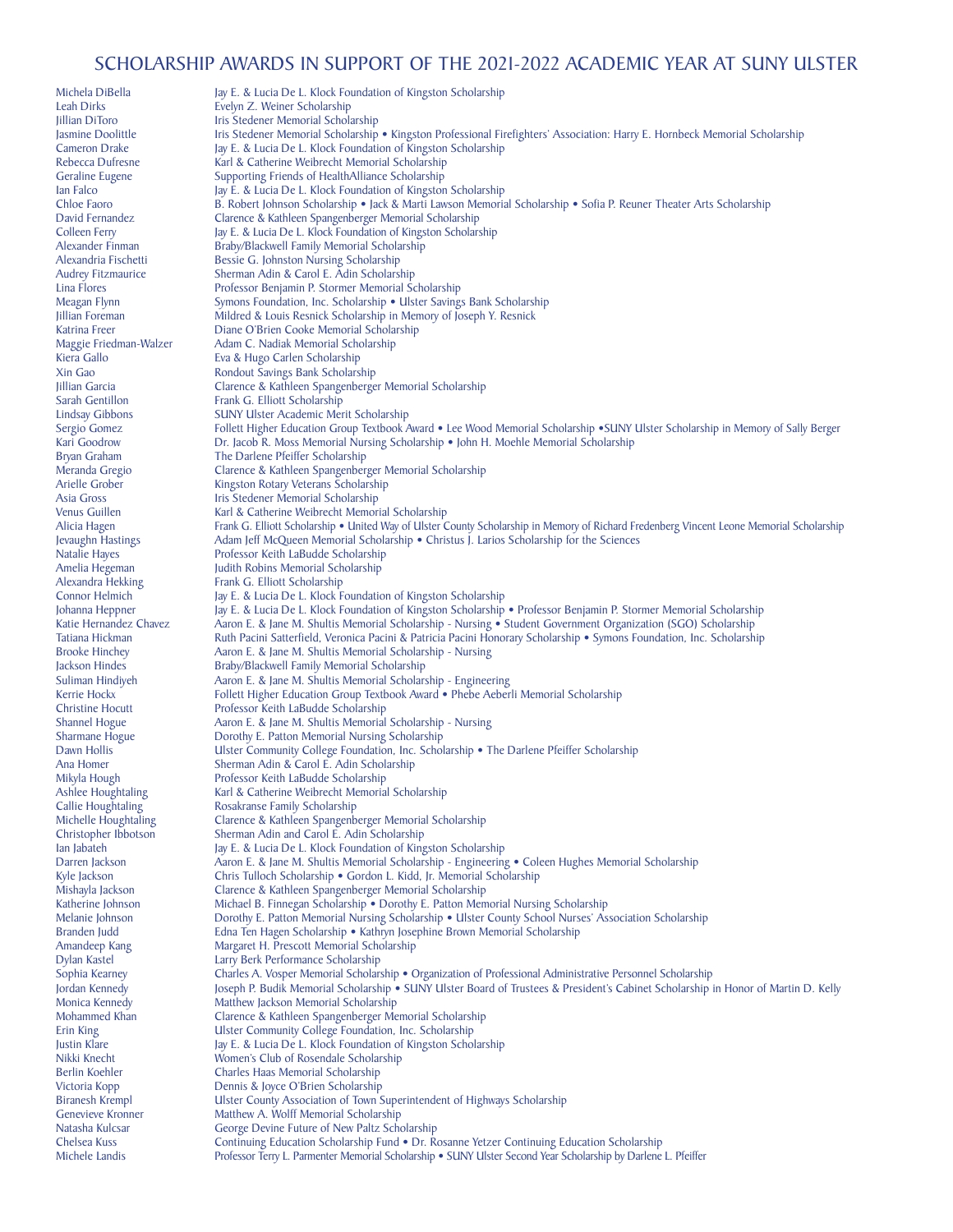Kathryn Lane Clarence & Kathleen Spangenberger Memorial Scholarship Andie Langlois Ulster Garden Club Scholarship<br>Scott Lankhorst Jay E. & Lucia De L. Klock Found Scott Lankhorst Jay E. & Lucia De L. Klock Foundation of Kingston Scholarship<br>Mercedes Lapp Professor Barbara A. Maxwell Memorial Nursing Scholarship Mercedes Lapp Professor Barbara A. Maxwell Memorial Nursing Scholarship<br>• Melissa Larson Aaron E. & Jane M. Shultis Memorial Scholarship - Nursing Melissa Larson Aaron E. & Jane M. Shultis Memorial Scholarship - Nursing • Joseph & Rita and Phil & Emily Sinagra Nursing Scholarship<br>Mareena Leris I illian Aaron Memorial Scholarship for Eashion Mareena Leris **Lillian Aaron Memorial Scholarship for Fashion**<br>Makayla Lesniak **Lillian Aaron Memorial Scholarship for Fashion** Makayla Lesniak Jay E. & Lucia De L. Klock Foundation of Kingston Scholarship<br>Hasan Lewis James P. Mertes Memorial Scholarship Hasan Lewis James P. Mertes Memorial Scholarship<br>Brian Lopez<br>Freda & Richard Martens Memorial Sc Brian Lopez Freda & Richard Martens Memorial Scholarship • Michael B. Finnegan Scholarship<br>Aaliyah Lyons The Darlene Pfeiffer Scholarship Aaliyah Lyons The Darlene Pfeiffer Scholarship<br>
Kathy Mack Sherman Adin & Carol E. Adin S Kathy Mack Sherman Adin & Carol E. Adin Scholarship<br>Sierra Madison Anita Williams Peck Scholarship for Arts • Sierra Madison Anita Williams Peck Scholarship for Arts • Freda & Richard Martens Memorial Scholarship Grace Maduri<br>Grace Maduri Grace Maduri Jay E. & Lucia De L. Klock Foundation of Kingston Scholarship Grace Maduri **Jay E. & Lucia De L. Klock Foundation of Kingston Scholarship**<br>John Magallanes **Karl & Catherine Weibrecht Memorial Scholarship** John Magallanes **Karl & Catherine Weibrecht Memorial Scholarship**<br>Sarah Mambondiumwe Anita Williams Peck Nursing Scholarship in Memo Sarah Mambondiumwe Anita Williams Peck Nursing Scholarship in Memory of Eizabeth H. Tucker • The Darlene Pfeiffer Scholarship<br>Derek Manning Clarence & Kathleen Spangenberger Memorial Scholarship Derek Manning Clarence & Kathleen Spangenberger Memorial Scholarship<br>
Chelsea Marino Sherman Adin & Carol E. Adin Scholarship Chelsea Marino Sherman Adin & Carol E. Adin Scholarship Gabriele Marsh **Professor Eugene L. & Mrs. Frances C. Turgeon Scholarship**<br>
Amber Martine Mildred & Louis Respick Scholarship in Memory of Joseph Y Amber Martine Mildred & Louis Resnick Scholarship in Memory of Joseph Y. Resnick<br>
Ericka Matthews Eppie Convel & Stan Breite Scholarship Ericka Matthews Eppie Convel & Stan Breite Scholarship Kylie Mattsen George Devine Future of New Paltz Scholarship<br>Angela Mayer Grace E. VanBenschoten Scholarship • Margaret C. Angela Mayer Grace E. VanBenschoten Scholarship • Margaret C. Lewis Scholarship • The Garraghan Family Scholarship • Viola C. Jansen Memorial Scholarship Maria Mazariego Sherman Adin & Carol E. Adin Scholarship Jillian Mazzio **Shavuo Lights for Learning Scholarship**<br>Dakota McArdle **State Boot Dorothy E. Patton Memorial Nursing Scholars** Dakota McArdle Dorothy E. Patton Memorial Nursing Scholarship Maeghan McDonough Sherman Adin & Carol E. Adin Scholarship<br>
Emily McDowell Bessie G. Johnston Nursing Scholarship Emily McDowell **Bessie G. Johnston Nursing Scholarship**<br>Monserrat Medinao **Bessie Community College Foundation**, I Monserrat Medinaq Ulster Community College Foundation, Inc. Scholarship Leydy Merejo Follett Higher Education Group Textbook Award • Frank G. Elliott Scholarship Carlos Michaca Professor Keith LaBudde Scholarship Carlos Michaca Professor Keith LaBudde Scholarship Cara Molnar Clarence & Kathleen Spangenberger Memorial Scholarship • Mildred & Louis Resnick Enhancement Scholarship in Memory of Joseph Y. Resnick Charencement Scholarship in Memory of Joseph Y. Resnick Charence Charence Chase Monroe Gertrude Gifford Scholarship • Professor Joseph K. Schwarz Memorial Scholarship • Professor Keith LaBudde Scholarship • Professor Keith LaBudde Scholarship Jessica Monz Sherman Adin & Carol E. Adin Scholarship Arianna Moore George Devine Future of New Paltz Scholarship Megan Morgan **Frank G. Elliott Scholarship**<br>Ashlev Morrow **Coleen Hughes Memorial Sc** Ashley Morrow **Coleen Hughes Memorial Scholarship**<br>Theodore Morrow **Clenn B. Sutherland & Cynthia A. Low** Theodore Morrow Glenn B. Sutherland & Cynthia A. Lowe Scholarship • Louis Berger Memorial Scholarship - Nursing<br>Alexandria Moschetta George M. & Shirley L. Krembs Innovation Scholarship • SUNY Ulster Scholarship in Memory Alexandria Moschetta George M. & Shirley J. Krembs Innovation Scholarship • SUNY Ulster Scholarship in Memory of Sally Berger<br>Sevinch Mustafakulova Mildred & Louis Respick Scholarship in Memory of Joseph Y. Respick Sevinch Mustafakulova Mildred & Louis Resnick Scholarship in Memory of Joseph Y. Resnick<br>Frica Naccarato Iav E. & Lucia De L. Klock Foundation of Kingston Scholarship Erica Naccarato Jay E. & Lucia De L. Klock Foundation of Kingston Scholarship<br>Julia Nace Sherman Adin & Carol E. Adin Scholarship Julia Nace Sherman Adin & Carol E. Adin Scholarship Sabrina Nencetti Sherman Adin & Carol E. Adin Scholarship<br>Chevenne Newton Sherman Adin & Carol E. Adin Scholarship Cheyenne Newton Sherman Adin & Carol E. Adin Scholarship Casey Ngo **Barbara P. & Edward V. Marrott Scholarship** • Freda & Richard Martens Memorial Scholarship وCeorge Devine Future of New Paltz Scholarship Ariana Nicholas George Devine Future of New Paltz Scholarship Jasmin Nunuvero Professor Fredric Misner Mathematics Scholarship **Candy Oates** Iris Stedener Memorial Scholarship<br> **Channel Company IP Information Technolarship**<br> **Channel Company IP Information Technolarship** Owen O'Connor Fellucian Company L.P. Information Technology Scholarship • Frank & Helen Delaney Memorial Scholarship • Harriet Tuchman Memorial Scholarship • Frank Company L.P. Information Technology Scholarship • Frank & Felipe Olivo **Michael B. Finnegan Scholarship**<br>
Valeriya Orlik **Michael B. Karl & Catherine Weibrecht Memori**a Valeriya Orlik Karl & Catherine Weibrecht Memorial Scholarship • Mildred & Louis Resnick Scholarship in Memory of Joseph Y. Resnick<br>Ienelle Ortiz Mildred & Louis Resnick Scholarship in Memory of Joseph Y. Resnick Jenelle Ortiz **Mildred & Louis Resnick Scholarship in Memory of Joseph Y. Resnick**<br>Hannah Ortman **Milliams Peck Scholarship in Memory of Walter G. & Marianne** Hannah Ortman **Anita Williams Peck Scholarship in Memory of Walter G. & Marianne J. Williams • Freda & Richard Martens Memorial Scholarship Christina Osterhoudt Freda & Richard Martens Memorial Scholarship • Ulster County** Christina Osterhoudt Freda & Richard Martens Memorial Scholarship • Ulster County Board of Realtors Scholarship<br>Sharon Otis Frank G. Elliott Scholarship • Zonta Club of Kingston Scholarship Sharon Otis Frank G. Elliott Scholarship • Zonta Club of Kingston Scholarship<br>Sierra Ovel Illster Community College Foundation Inc. Scholarship Sierra Ovel **Ulster Community College Foundation, Inc. Scholarship**<br> **Ryan Owens Ulster Community College Foundation** Scholarship Ryan Owens **John & Margaret Mikalauskas Mathematics Scholarship**<br>Jillian Pacheco **Hudson Valley Federal Credit Union Scholarship** Jillian Pacheco Hudson Valley Federal Credit Union Scholarship Anne Palmer SUNY Ulster Faculty Association Scholarship<br>
Natalie Parada Finnie Convel & Stan Breite Scholarship Natalie Parada Eppie Convel & Stan Breite Scholarship Nathaniel Parker Aaron E. & Jane M. Shultis Memorial Scholarship - Nursing<br>Sarah Parker Professor Keith LaBudde Scholarship Sarah Parker Professor Keith LaBudde Scholarship Kathryn Pellechio Iris Stedener Memorial Scholarship<br>
Elizabeth Perez Dr. Erna Moss Memorial Scholarshi Dr. Erna Moss Memorial Scholarship Dr. Mindy & Howard Kole Entrepreneurship in the Arts, Science & Business Scholarship in Memory of Isabel M. Hecht Courtney Perry **Jay E. & Lucia De L. Klock Foundation of Kingston Scholarship**<br>Jessica Perry **Professor Milton L. Reynolds Memorial Scholarship** Jessica Perry **Professor Milton L. Reynolds Memorial Scholarship**<br>Afeefah Peters **Professor Milton L. Reynolds Memorial Scholarship** • Madelyn Cutler M Afeefah Peters Isis Heslin Alumna Scholarship • Madelyn Cutler Memorial Scholarship • Madelyn Cutler Memorial Scholarship • Madelyn Cutler Memorial Scholarship Aneesa Pettway Karl & Catherine Weibrecht Memorial Scholarship<br>Stacey Petty The Garraghan Family Scholarship Stacey Petty The Garraghan Family Scholarship Jakob Piratzky Sherman Adin & Carol E. Adin Scholarship Margaret Priest McCann - Pezzino Memorial Scholarship • The Dyson Foundation Scholarship<br>
1991 - Helen M. Roedell Memorial Scholarship Jennifer Quednau Helen M. Roedell Memorial Scholarship Kaylie Quinn **Braby/Blackwell Family Memorial Scholarship**<br>19 Deowaher Rabanillo Mim Fyllingen Brown Memorial Scholarship Deowaher Rabanillo Mim Fyllingen Brown Memorial Scholarship Atticus Ramos Johnson Joseph Friedman Memorial Scholarship<br>Catherine Ray SUNY Ulster Second Year Scholarship F Catherine Ray SUNY Ulster Second Year Scholarship by Darlene L. Pfeiffer<br>
Robin Reiners Karl & Catherine Weibrecht Memorial Scholarship • Mildre Karl & Catherine Weibrecht Memorial Scholarshipn • Mildred & Louis Resnick Enhancement Scholarship in Memory of Joseph Y. Resnick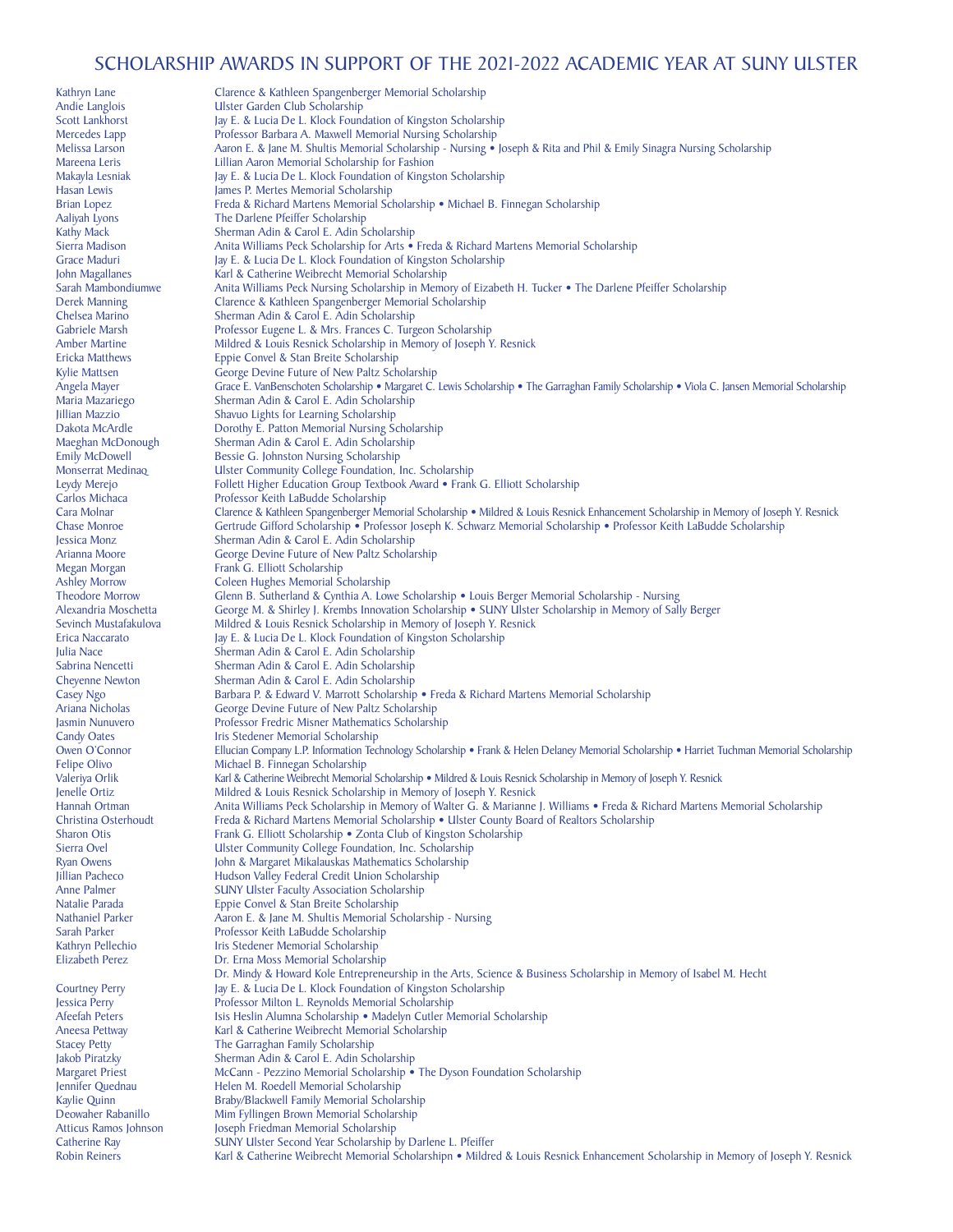Saige Mae Reisert Al DiBernardo Scholar Athlete Award • Bedell Family Scholarship - Criminal Justice • George Krupica Criminal Justice Scholarship Jessica Reposa Eppie Convel & Stan Breite Scholarship Angeline Reyes Sherman Adin & Carol E. Adin Scholarship<br>
Trysta Riggins Jay E. & Lucia De L. Klock Foundation of Ki Trysta Riggins Jay E. & Lucia De L. Klock Foundation of Kingston Scholarship<br>Jeannette Rivera Jay E. & Lucia De L. Klock Foundation of Kingston Scholarship Jeannette Rivera Jay E. & Lucia De L. Klock Foundation of Kingston Scholarship<br>Paola Rodriguez Sherman Adin & Carol E. Adin Scholarship Paola Rodriguez Sherman Adin & Carol E. Adin Scholarship Catskill Mountains Chapter of Trout Unlimited in Memory of Art Flick Scholarship • Endowment for the Preservation of Natural Resources Scholarship Gerald "Jay" Neuhoff Memorial Scholarship • Karl & Catherine Weibrecht Memorial Scholarship Jennifer Rowles Jay E. & Lucia De L. Klock Foundation of Kingston Scholarship<br>Heather Rubi Sherman Adin & Carol E. Adin Scholarship Heather Rubi Sherman Adin & Carol E. Adin Scholarship Jaymie Ruiz **Mildred & Louis Resnick Enhancement Scholarship in Memory of Joseph Y. Resnick • O'Connor Scholarship for BIPOC Police Academy Students<br>Megan Ryan Megan Richts for Learning Scholarship • Mildred & Louis Resnic** Megan Ryan Lights for Learning Scholarship • Mildred & Louis Resnick Scholarship in Memory of Joseph Y. Resnick<br>
Ryle Salanitri Kyle Frank G. Elliott Scholarship Kyle Salanitri Frank G. Elliott Scholarship<br>Caterina Salazar Frank Sena Memorial Schola Caterina Salazar Frank Sena Memorial Scholarship • Professor Ann LeFevre Gilchrist Scholarship<br>Melody Sanni-Thomas Mildred & Louis Resnick Scholarship in Memory of Joseph Y. Resnick Melody Sanni-Thomas Mildred & Louis Resnick Scholarship in Memory of Joseph Y. Resnick<br>Francisco Santos Bessie G. Johnston Nursing Scholarship Francisco Santos Bessie G. Johnston Nursing Scholarship<br>Francis Sargenti Molly Lilly Correll Memorial Scholarship Francis Sargenti Molly Lilly Correll Memorial Scholarship • Muroff-Kotler Scholarship Caitlin Sarubbi Eva & Hugo Carlen Scholarship Lily Savatgy Claire Kidd Rose Memorial Scholarship Brennan Schlusser Sherman Adin & Carol E. Adin Scholarship<br>
Ashleigh Schreiber Clarence & Kathleen Spangenberger Memor Clarence & Kathleen Spangenberger Memorial Scholarship • Kiwanis Club of Kingston Scholarship SUNY Ulster Second Year Scholarship by Darlene L. Pfeiffer Barbara Scriber Michael B. Finnegan Scholarship<br>
Cori Sherow Frank G. Elliott Scholarship • Or Cori Sherow Frank G. Elliott Scholarship • Organization of Professional Administrative Personnel Scholarship<br>Ayanna Shevans Professor Keith LaBudde Scholarship Ayanna Shevans Professor Keith LaBudde Scholarship Olga Shmarina Frank G. Elliott Scholarship<br>
Danielle Signor Mildred & Louis Resnick Scl Danielle Signor Mildred & Louis Resnick Scholarship in Memory of Joseph Y. Resnick<br>Laina Silliman Jay E. & Lucia De L. Klock Foundation of Kingston Scholarship Laina Silliman Jay E. & Lucia De L. Klock Foundation of Kingston Scholarship<br>Joseph Silva Ellucian Company L.P. Information Technology Scholarship Joseph Silva Ellucian Company L.P. Information Technology Scholarship Haley Sioleski Sherman Adin & Carol E. Adin Scholarship<br>Estelle Smith Professor Kenneth Hallam Memorial Schola Estelle Smith **Professor Kenneth Hallam Memorial Scholarship**<br>1991 - Preda & Richard Martens Memorial Scholarship Victoria Somer Freda & Richard Martens Memorial Scholarship Graham Soyer Professor Cecelia Macauley Scholarship<br>
David Sparling<br>
Frank G. Elliott Scholarship David Sparling Frank G. Elliott Scholarship<br>Duane Spearman Sherman Adin & Carol E. A Duane Spearman Sherman Adin & Carol E. Adin Scholarship<br>
Henry Spencer Ellucian Company L.P. Information Technolo Henry Spencer Ellucian Company L.P. Information Technology Scholarship • Freda & Richard Martens Memorial Scholarship - Deia Souire Islamical Scholarship Deia Souire Deja Squire Jay E. & Lucia De L. Klock Foundation of Kingston Scholarship<br>Savannah Starkings Jay E. & Lucia De L. Klock Foundation of Kingston Scholarship Savannah Starkings Jay E. & Lucia De L. Klock Foundation of Kingston Scholarship<br>Sarah Stephens Gary & Janaki Patrik Mathematics Scholarship Sarah Stephens Gary & Janaki Patrik Mathematics Scholarship<br>
Drebra Sterling Eppie Convel & Stan Breite Scholarship Drebra Sterling Eppie Convel & Stan Breite Scholarship Megan Steubing Symons Foundation, Inc. Scholarship<br>
Antonio Stevens Frank G. Elliott Scholarship Antonio Stevens Frank G. Elliott Scholarship Flynn Steyer **Braby/Blackwell Family Memorial Scholarship**<br>Justine Suarez **Braby/Blackwell Family Memorial Scholarship • Michael** Justine Suarez John Warren Memorial Scholarship • Michael B. Finnegan Scholarship • Mid-Hudson Financial Security Officers Association Scholarship<br>Calen Sullivan Company L.P. Information Technology Scholarship Calen Sullivan **Ellucian Company L.P. Information Technology Scholarship**<br>Faith Swanson **Ellucian Company L.P. Information Scholarship** Faith Swanson Faith Swanson Jay E. & Lucia De L. Klock Foundation of Kingston Scholarship<br>Maria Tanjila Charles Haas Memorial Scholarship • Iris Stedener Memorial Scholarship Maria Tanjila Charles Haas Memorial Scholarship • Iris Stedener Memorial Scholarship • Michael J. Perry, Jr. Memorial Scholarship Charles Haas Memorial Scholarship • Michael J. Perry, Jr. Memorial Scholarship Dakota Terpen Dakota Terpening-Marino SUNY Ulster Second Year Scholarship by Darlene L. Pfeiffer Anna Thomas Barbara Connelly Cohen Fashion Scholarship • Lillian Aaron Memorial Scholarship for Fashion James Thompson Carl J. Mihm, Jr. Memorial Scholarship • Utster-Greene Dental Study Club Scholarship • Vern James Thompson Carl J. Mihm, Jr. Memorial Scholarship • Ulster-Greene Dental Study Club Scholarship • Vern & Paula Piantanida Family Scholarship Lauren Thompson Organization of Professional Administrative Personnel Scholar Lauren Thompson **Organization of Professional Administrative Personnel Scholarship**<br>Caedan Torgersen **Carlo Ulster Community College Foundation**, Inc. Scholarship Caedan Torgersen Ulster Community College Foundation, Inc. Scholarship<br>Alexander Torres Cary & Janaki Patrik Mathematics Scholarship Alexander Torres **Gary & Janaki Patrik Mathematics Scholarship**<br>Abigail Torres Condezo **Herbert H. Reuner Memorial Scholarship** • M Herbert H. Reuner Memorial Scholarship • Mildred & Louis Resnick Scholarship in Memory of Joseph Y. Resnick Theodore P. Bleffert Entrepreneurial Scholarship Jessica Tozzo Bessie G. Johnston Nursing Scholarship Craig Tuero Ernest W. & Jean B. Trelawny Scholarship Lela Valles Braby/Blackwell Family Memorial Scholarship • SUNY Ulster Foundation Memorial & Honorary Scholarship<br>Bradison VanCuren Freda & Richard Martens Memorial Scholarship • Rosakranse Family Scholarship Madison VanCuren Freda & Richard Martens Memorial Scholarship • Rosakranse Family Scholarship<br>Annie VanKleeck Theresa Sena Memorial Scholarship Annie VanKleeck Theresa Sena Memorial Scholarship Alexsia Vaughan Patricia M. O'Brien & Timothy J. O'Brien Memorial Scholarship • Stephen G. Hyatt Memorial Scholarship و Iris Veasev<br>Patricia Memorial Scholarship • Freda & Richard Martens Memorial Scholarship و Freda & Ric Iris Veasey **Betty Lou McCauley Memorial Scholarship • Freda & Richard Martens Memorial Scholarship**<br>Brianna Verney Frank G. Elliott Scholarship Brianna Verney Frank G. Elliott Scholarship Kara Vidulich Jay E. & Lucia De L. Klock Foundation of Kingston Scholarship<br>Justin Vogt **Clarence & Kathleen Spangenberger Memorial Scholarship •** M Justin Vogt Clarence & Kathleen Spangenberger Memorial Scholarship • Mildred & Louis Resnick Scholarship in Memory of Joseph Y. Resnick<br>Jacqueline Vought Sarah M. Schmidt Memorial Scholarship Jacqueline Vought Sarah M. Schmidt Memorial Scholarship Justin Watson Karl & Catherine Weibrecht Memorial Scholarship Jenna Weiss Sherman Adin & Carol E. Adin Scholarship Jerome & Sadie Hirsch Nursing Scholarship • Mildred & Louis Resnick Scholarship in Memory of Joseph Y. Resnick The Darlene Pfeiffer Scholarship • Vincent Leone Memorial Scholarship **Zhane Williams** Jay E. & Lucia De L. Klock Foundation of Kingston Scholarship<br>Teresa Wilson **Professor Richard C. Smith Scholarship** Teresa Wilson Professor Richard C. Smith Scholarship Kiera Wolff Mildred & Louis Resnick Enhancement Scholarship in Memory of Joseph Y. Resnick<br>Chiara Zlotnick (ave. 8 Lucia De L. Klock Foundation of Kingston Scholarship Chiara Zlotnick Jay E. & Lucia De L. Klock Foundation of Kingston Scholarship<br>
Kaitlyn Zoller Clarence & Kathleen Spangenberger Memorial Scholarship Clarence & Kathleen Spangenberger Memorial Scholarship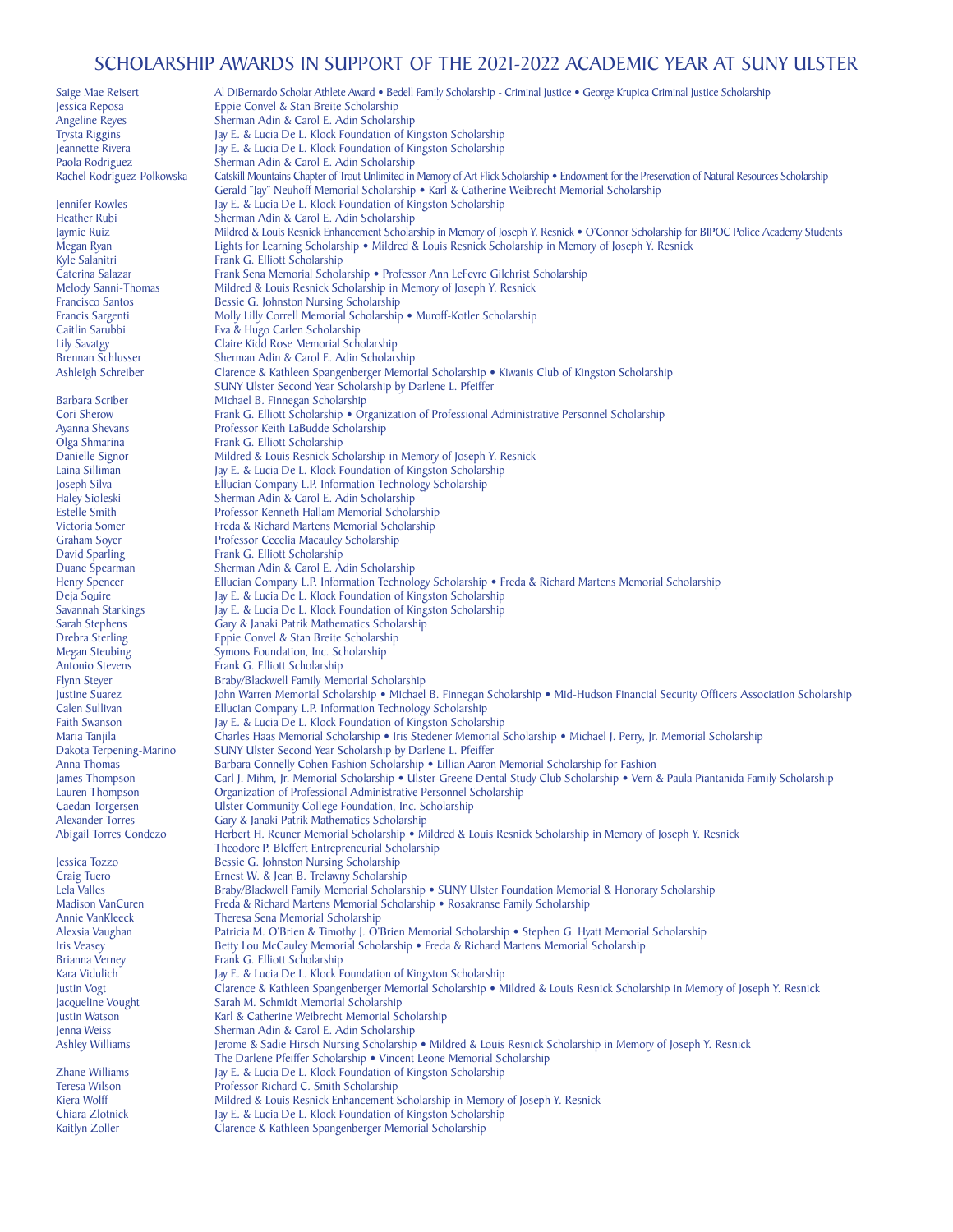

#### COLLEGE SCHOLARS PROGRAM

The Ulster Community College Foundation, Inc., provides support that guarantees full college tuition when combined with all other scholarships and financial aid. The Program is offered to Ulster County residents who graduate in the top ten percent of their high school class with Regents diplomas. College Scholars may continue to receive funding for up to two years if all criteria are met, including maintaining a minimum cumulative GPA of 3.3.

#### FIRST-YEAR COLLEGE SCHOLARS

Austin Britten Chase Deising Caroline Duran Gaetano Frandino Asia Gross Nermin Ibric Madasir Khan Berlin Koehler Seth Martin

Anthony Miressi Arianna Moore Nathaniel Parker Janeliz Pellot-Hilerio Maruiam Razaque Joleah Russell Kylee Sullivan Madison Tuey Jessica Yushuvayeva

#### SECOND-YEAR COLLEGE SCHOLARS

Quinn Avery Jennifer Callan Keaton Hemminger Jasmin Nunuvero Hannah Stanforth Madison Stone

Rebecca Shaw Kaitlin Han-Ping Sprankle Grace Tremper Kylie Williams

#### FOUNDATION SCHOLARSHIPS IN SUPPORT OF THE COLLEGE SCHOLARS PROGRAM

Sherman Adin & Carol E. Adin Scholarship George Devine College Scholars Frank G. Elliot Scholarship Charles Haas Memorial Scholarship Gary & Janaki Patrik Mathematics Scholarship Alfred and Bella Rehm Memorial Scholarship Iris Stedener Memorial Scholarship Karl & Catherine Weibrecht Memorial Scholarship Evelyn Wright Scholarship Dr. Roger & Dr. Rosanne Yetzer Mathematics Scholarship

#### LIGHTS FOR LEARNING IN MEMORY OF BARBARA A. ADAMS

Established by Past President Emerita, Barbara A. Adams, Lights for Learning provides emergency funding to the most vulnerable students at SUNY Ulster, allowing them to stay in class when they would otherwise be challenged and unable to continue. Lights for Learning recipients are SUNY Ulster students facing unexpected emergency situations that result in unforeseen costs including homelessness, house fires, eviction, domestic violence, car repair, utility shut-off notices and unexpected childcare expenses. Recipients include single parents, first-generation college students, adult students and low-income students.

## ULSTER COMMUNITY COLLEGE FOUNDATION, INC. BOARD OF DIRECTORS

Laurel Sweeney Chair

John A. DeGasperis, Esq. Vice Chair

> Barbara Cohen **Secretary**

Floyd Lattin **Treasurer** 

Dr. Alan P. Roberts President SUNY Ulster

Bryant "Drew" Andrews John Bonavita-Goldman, M.D. Cheryl D. Bowers Bill Calderara Kathleen K. Cloonan Alicia Collins Scott Davis, P.E. Tamika Dunkley Robert R. Jacobsen, Esq. Christopher Mikesh, Esq. Dennis A. O'Brien Olana O'Connor

Karen Osterhoudt Darlene L. Pfeiffer Dale Robbins Victoria St. John-Gilligan Robert Tonner Kathleen Zell, CPA Lorraine Salmon Executive Director **DIRECTORS EMERTI** 

Richard A. Anthony Robert T. Brown William H. Collier, III

Richard C. Croce Daniel J. Devine Beverly Finnegan Richard A. Mantey John M. Markes Dr. Ann M. Marrott Sara T. Rabbino Richard V. Roth David H. Rylance Lorraine Salmon William L. Spearman Glenn B. Sutherland